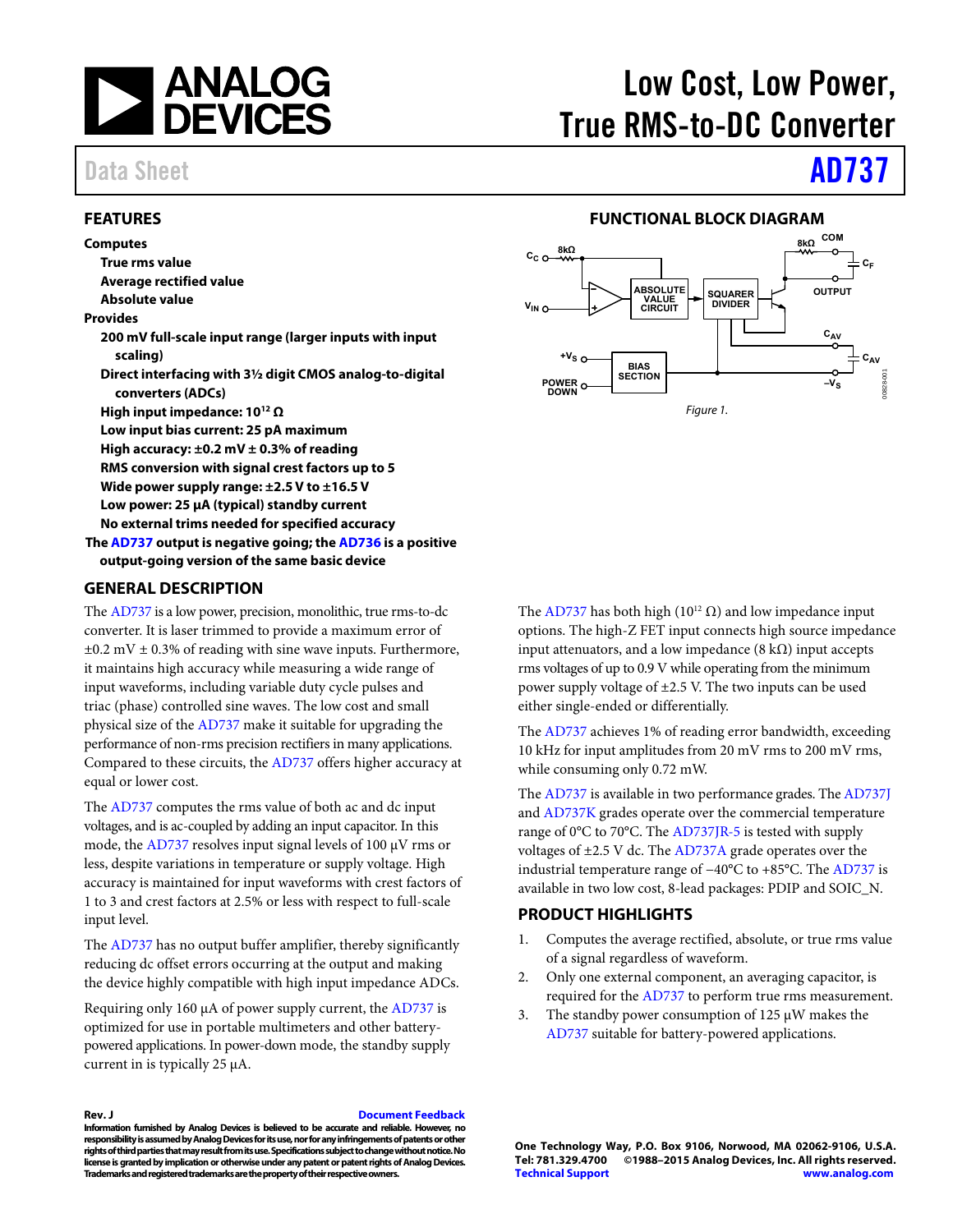# TABLE OF CONTENTS

| DC Error, Output Ripple, and Averaging Error 14      |  |
|------------------------------------------------------|--|
| AC Measurement Accuracy and Crest Factor  14         |  |
|                                                      |  |
|                                                      |  |
| RMS Measurement-Choosing an Optimum Value for CAV 15 |  |
| Rapid Settling Times via the Average Responding      |  |
| Selecting Practical Values for Capacitors 15         |  |
|                                                      |  |
|                                                      |  |
|                                                      |  |
|                                                      |  |
|                                                      |  |
|                                                      |  |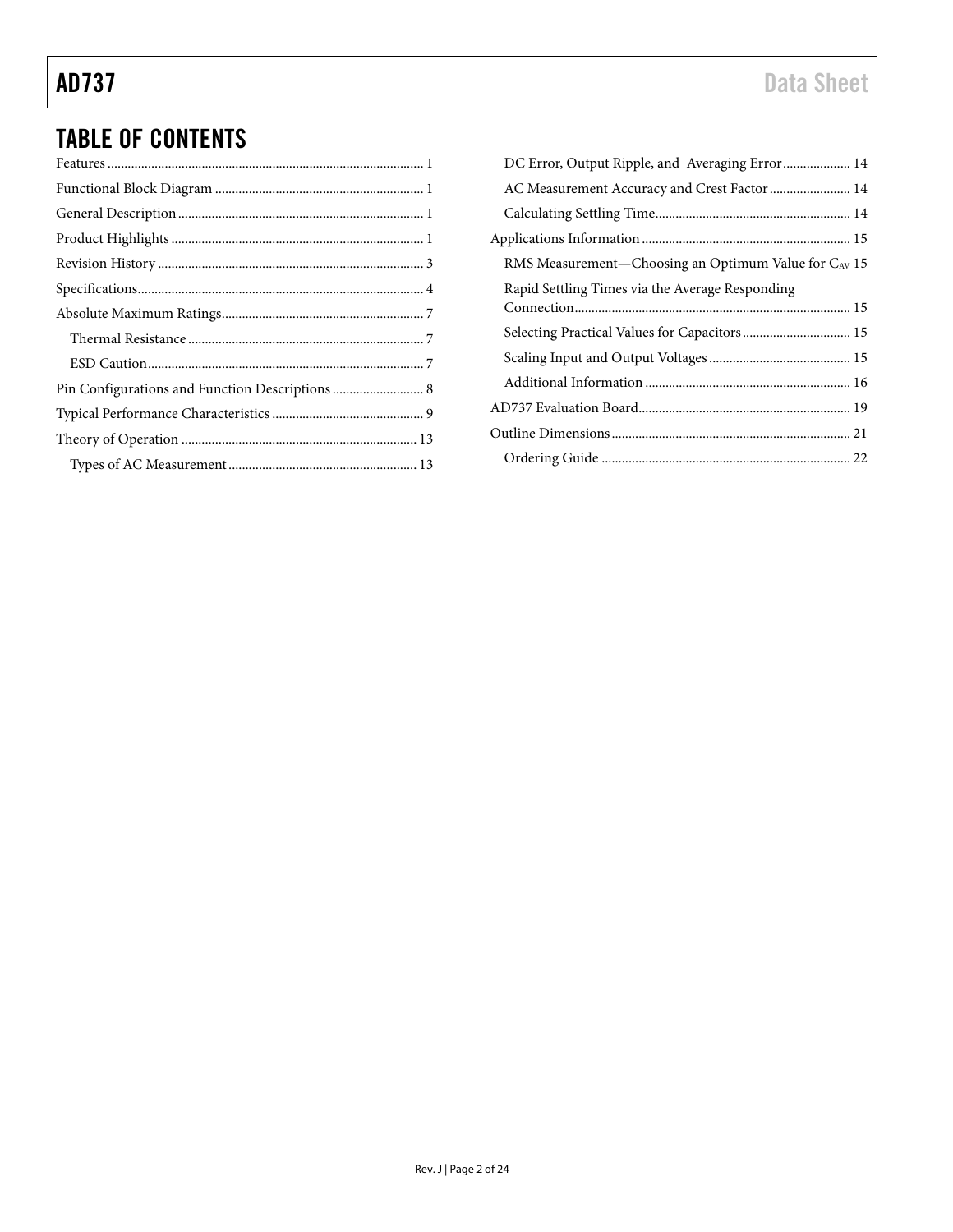# Data Sheet **AD737**

# <span id="page-2-0"></span>**REVISION HISTORY**

| 10/15-Rev. I to Rev. J                                      |  |
|-------------------------------------------------------------|--|
|                                                             |  |
|                                                             |  |
| Updated Typical Performance Characteristics Section Format; |  |
|                                                             |  |
|                                                             |  |
| Change to Types of AC Measurement Section 13                |  |
|                                                             |  |
|                                                             |  |
|                                                             |  |
|                                                             |  |
|                                                             |  |

## **6/12—Rev. H to Rev. I**

| Changes to Features, General Description, Product Highlights |  |
|--------------------------------------------------------------|--|
|                                                              |  |
|                                                              |  |
|                                                              |  |
|                                                              |  |
| Changes to Figure 5, Figure 7, and Figure 8 Captions  8      |  |
|                                                              |  |
|                                                              |  |
|                                                              |  |
|                                                              |  |
| Changes to Scaling the Output Voltage Section15              |  |
|                                                              |  |
|                                                              |  |
|                                                              |  |
|                                                              |  |

## **10/08—Rev. G to Rev. H**

| Added Selectable Average or RMS Conversion Section and |  |
|--------------------------------------------------------|--|
|                                                        |  |
|                                                        |  |
|                                                        |  |

## **12/06—Rev. F to Rev. G**

| Added Scaling Input and Output Voltages Section  14 |  |
|-----------------------------------------------------|--|
|                                                     |  |
|                                                     |  |
|                                                     |  |
|                                                     |  |
|                                                     |  |
|                                                     |  |

# **1/05—Rev. E to Rev. F**

| Changes to Pin Configurations and Function               |  |
|----------------------------------------------------------|--|
|                                                          |  |
| Changes to Typical Performance Characteristics Section 7 |  |
|                                                          |  |
|                                                          |  |
|                                                          |  |
|                                                          |  |
|                                                          |  |

# **6/03—Rev. D to Rev. E**

## **12/02—Rev. C to Rev. D**

| ${\bf Figure~1~Replaced.}.\hspace*{20pt} . \hspace*{20pt} . \hspace*{20pt} . \hspace*{20pt} . \hspace*{20pt} . \hspace*{20pt} . \hspace*{20pt} . \hspace*{20pt} . \hspace*{20pt} . \hspace*{20pt} . \hspace*{20pt} . \hspace*{20pt} . \hspace*{20pt} . \hspace*{20pt} . \hspace*{20pt} . \hspace*{20pt} . \hspace*{20pt} . \hspace*{20pt} . \hspace*{20pt} . \hspace*{20pt} . \hspace*{20pt}$ |  |
|-----------------------------------------------------------------------------------------------------------------------------------------------------------------------------------------------------------------------------------------------------------------------------------------------------------------------------------------------------------------------------------------------|--|
|                                                                                                                                                                                                                                                                                                                                                                                               |  |
|                                                                                                                                                                                                                                                                                                                                                                                               |  |
| Changes to Application Circuits Figures 4, 6-810                                                                                                                                                                                                                                                                                                                                              |  |
|                                                                                                                                                                                                                                                                                                                                                                                               |  |

**12/99—Rev. B to Rev. C**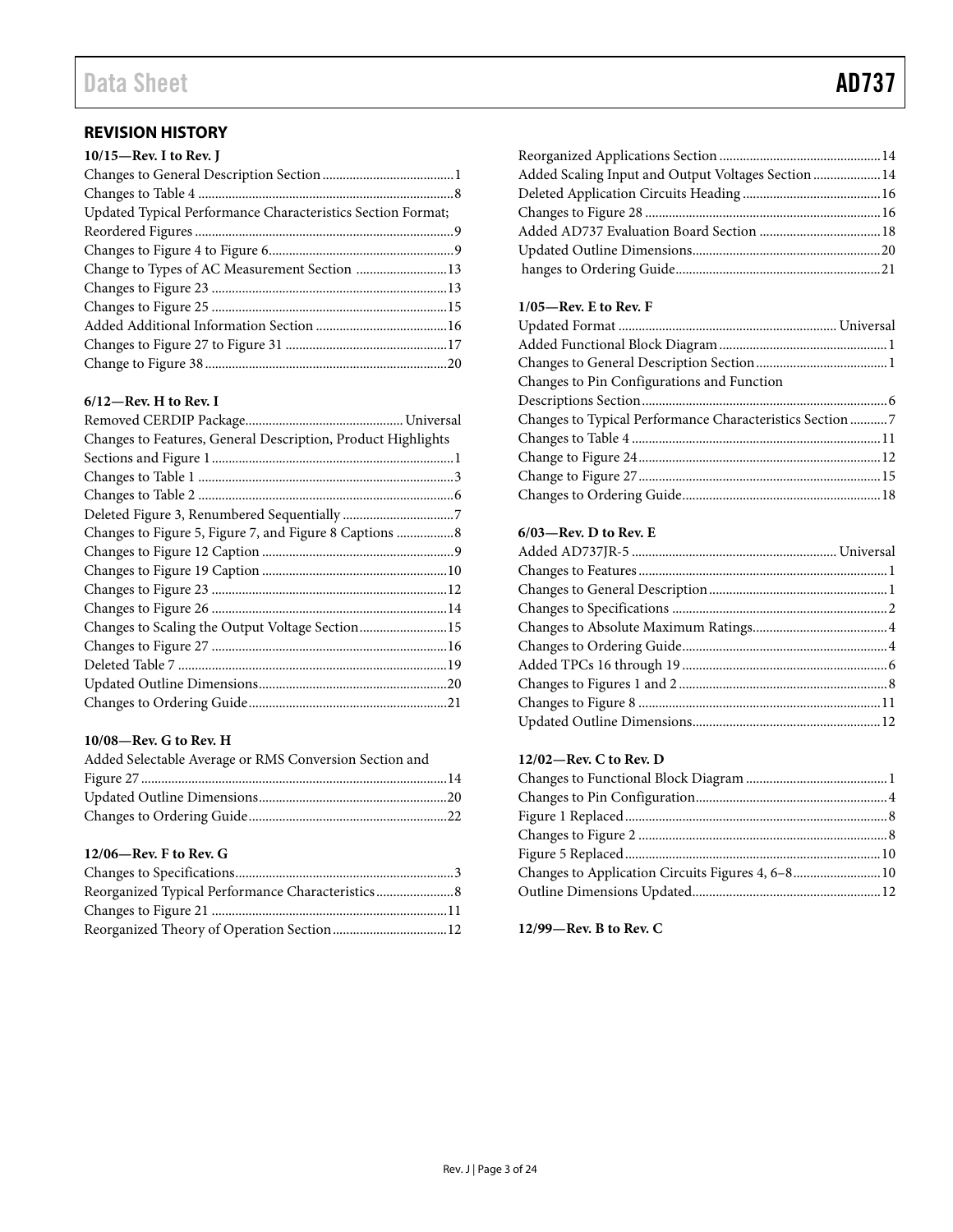# <span id="page-3-0"></span>**SPECIFICATIONS**

 $T_A = 25$ °C,  $\pm$ V<sub>S</sub> =  $\pm$ 5 V except as noted, C<sub>AV</sub> = 33 μF, C<sub>C</sub> = 10 μF, f = 1 kHz, sine wave input applied to Pin 2, unless otherwise specified. Specifications shown in **boldface** are tested on all production units at final electrical test. Results from these tests are used to calculate outgoing quality levels.

## **Table 1.**

|                                                 | <b>Test Conditions/</b>                                       |             | <b>AD737A, AD737J</b> |              | <b>AD737K</b> |         | <b>AD737J-5</b> |             |         |         |                                  |
|-------------------------------------------------|---------------------------------------------------------------|-------------|-----------------------|--------------|---------------|---------|-----------------|-------------|---------|---------|----------------------------------|
| Parameter                                       | <b>Comments</b>                                               | Min         | Typ                   | Max          | Min           | Typ     | <b>Max</b>      | Min         | Typ     | Max     | <b>Unit</b>                      |
| <b>ACCURACY</b>                                 |                                                               |             |                       |              |               |         |                 |             |         |         |                                  |
| <b>Total Error</b>                              | $E_{IN} = 0$ to                                               |             | 0.2/0.3               | 0.4/0.5      |               | 0.2/0.2 | 0.2/0.3         |             |         |         | ±mV/±POR <sup>1</sup>            |
|                                                 | 200 mV rms                                                    |             |                       |              |               |         |                 |             |         |         |                                  |
|                                                 | $\pm$ VS = $\pm$ 2.5 V                                        |             |                       |              |               |         |                 |             | 0.2/0.3 | 0.4/0.5 | $\pm$ mV/ $\pm$ POR <sup>1</sup> |
|                                                 | $\pm$ VS = $\pm$ 2.5 V,<br>input to Pin 1                     |             |                       |              |               |         |                 |             | 0.2/0.3 | 0.4/0.5 | $\pm$ mV/ $\pm$ POR <sup>1</sup> |
|                                                 | $E_{IN} = 200$ mV to<br>1 V rms                               |             | $-1.2$                | ±2.0         |               | $-1.2$  | ±2.0            |             |         |         | <b>POR</b>                       |
| Over Temperature                                |                                                               |             |                       |              |               |         |                 |             |         |         |                                  |
| JN, JR, KR                                      | $E_{IN} = 200$ mV rms,<br>$\pm$ VS = $\pm$ 2.5 V              |             | 0.007                 |              |               | 0.007   |                 |             | 0.02    |         | ±POR/°C                          |
| AN and AR                                       | $E_{IN}$ = 200 mV rms,<br>$\pm$ VS = $\pm$ 2.5 V              |             | 0.014                 |              |               | 0.014   |                 |             |         |         | ±POR/°C                          |
| vs. Supply Voltage                              |                                                               |             |                       |              |               |         |                 |             |         |         |                                  |
|                                                 | $E_{IN}$ = 200 mV rms,<br>$\pm$ VS = $\pm$ 2.5 V to $\pm$ 5 V | 0           | $-0.18$               | $-0.3$       | 0             | $-0.18$ | $-0.3$          | $\bf o$     | $-0.18$ | $-0.3$  | $\%$ /V                          |
|                                                 | $E_{IN}$ = 200 mV rms,<br>$\pm$ VS = $\pm$ 5 V to             | 0           | 0.06                  | 0.1          | 0             | 0.06    | 0.1             | $\mathbf 0$ | 0.06    | 0.1     | $\%$ /V                          |
|                                                 | ±16.5V                                                        |             |                       |              |               |         |                 |             |         |         |                                  |
| <b>DC Reversal Error</b>                        | DC-coupled,<br>$V_{IN}$ = 600 mV dc                           |             | 1.3                   | 2.5          |               | 1.3     | 2.5             |             |         |         | <b>POR</b>                       |
|                                                 | $\pm$ VS = $\pm$ 2.5 V<br>$VIN = 200$ mV dc                   |             |                       |              |               |         |                 |             | 1.7     | 2.5     | <b>POR</b>                       |
| Nonlinearity <sup>2</sup>                       | $E_{IN} = 0$ mV to<br>200 mV rms.                             | $\mathbf 0$ | 0.25                  | 0.35         | $\mathbf 0$   | 0.25    | 0.35            |             |         |         | <b>POR</b>                       |
|                                                 | at 100 mV rms                                                 |             |                       |              |               |         |                 |             |         |         |                                  |
| Input to Pin 13                                 | AC coupled,                                                   |             |                       |              |               |         |                 |             | 0.02    | 0.1     | <b>POR</b>                       |
|                                                 | $E_{IN}$ = 100 mV rms,<br>after correction,                   |             |                       |              |               |         |                 |             |         |         |                                  |
|                                                 | $\pm$ VS = $\pm$ 2.5 V                                        |             |                       |              |               |         |                 |             |         |         |                                  |
| Total Error,                                    | $E_{IN} = 0$ mV to                                            |             | 0.1/0.2               |              |               | 0.1/0.2 |                 |             | 0.1/0.2 |         | $\pm$ mV/ $\pm$ POR              |
| <b>External Trim</b>                            | 200 mV rms                                                    |             |                       |              |               |         |                 |             |         |         |                                  |
| <b>ADDITIONAL CREST</b><br><b>FACTOR ERROR4</b> |                                                               |             |                       |              |               |         |                 |             |         |         |                                  |
| For Crest Factors<br>from 1 to 3                | $C_{AV} = C_F = 100 \mu F$                                    |             | 0.7                   |              |               | 0.7     |                 |             |         |         | $\frac{0}{0}$                    |
|                                                 | $C_{AV} = 22 \mu F$ , $C_F =$                                 |             |                       |              |               |         |                 |             | 1.7     |         | $\frac{0}{0}$                    |
|                                                 | 100 $\mu$ F, $\pm$ VS = $\pm$ 2.5 V,<br>input to Pin 1        |             |                       |              |               |         |                 |             |         |         |                                  |
| <b>For Crest Factors</b>                        | $C_{AV} = C_F = 100 \mu F$                                    |             | 2.5                   |              |               | 2.5     |                 |             |         |         | $\%$                             |
| from 3 to 5                                     |                                                               |             |                       |              |               |         |                 |             |         |         |                                  |
| <b>INPUT CHARACTERISTICS</b>                    |                                                               |             |                       |              |               |         |                 |             |         |         |                                  |
| High-Z Input (Pin 2)<br>Signal Range            |                                                               |             |                       |              |               |         |                 |             |         |         |                                  |
| <b>Continuous RMS</b><br>Level                  | $\pm V_S = +2.5 V$                                            |             |                       |              |               |         |                 |             |         | 200     | mV rms                           |
|                                                 | $\pm V_5 = +2.8 V/-3.2 V$                                     |             |                       | 200          |               |         | 200             |             |         |         | mV rms                           |
|                                                 | $\pm V_S = \pm 5$ V to                                        |             |                       | $\mathbf{1}$ |               |         | $\mathbf{1}$    |             |         |         | V rms                            |
|                                                 | ±16.5V                                                        |             |                       |              |               |         |                 |             |         |         |                                  |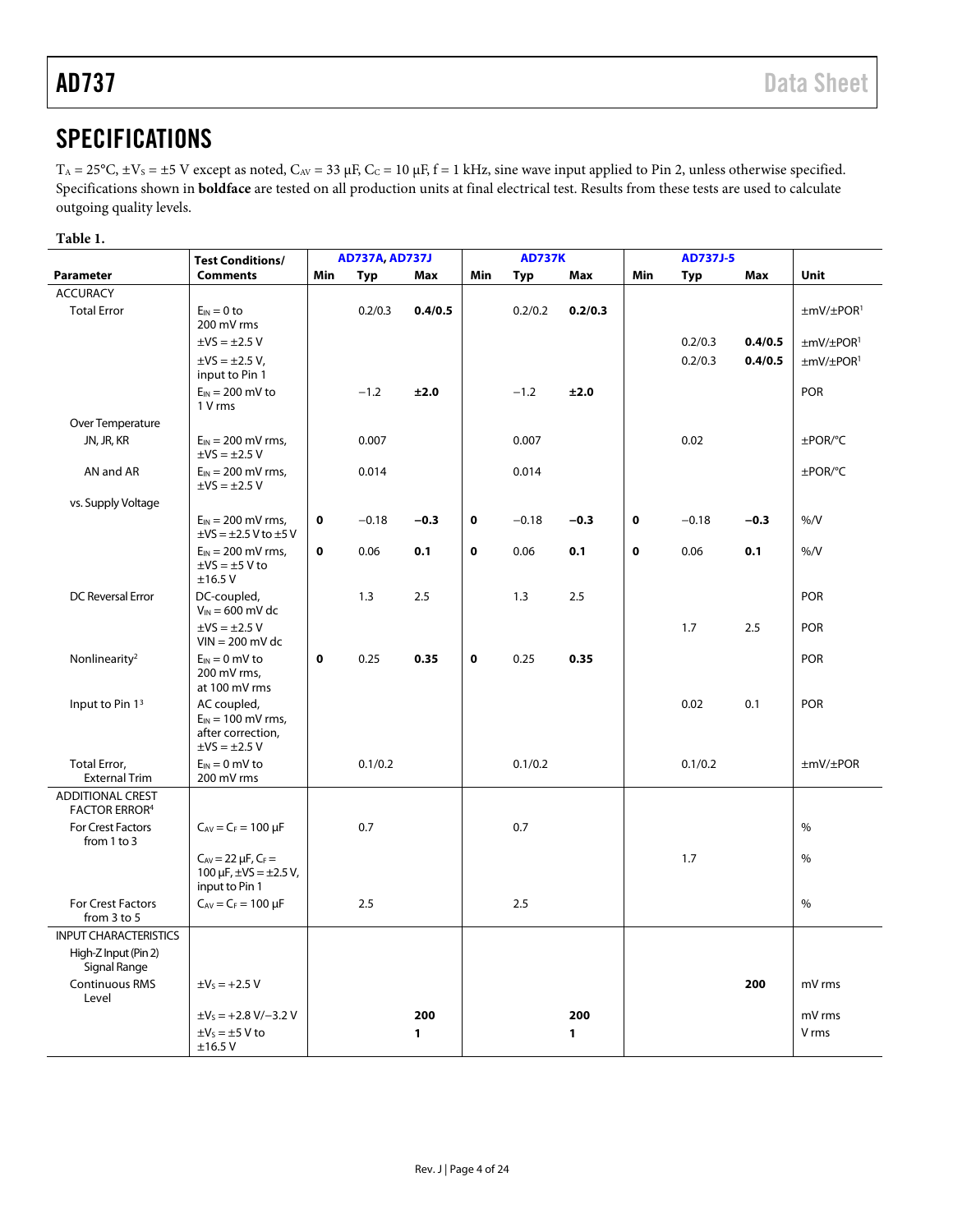# Data Sheet **AD737**

|                                                      |                                                       | <b>AD737A, AD737J</b> |              |              | <b>AD737K</b> |              |              | <b>AD737J-5</b> |              |     |              |
|------------------------------------------------------|-------------------------------------------------------|-----------------------|--------------|--------------|---------------|--------------|--------------|-----------------|--------------|-----|--------------|
| <b>Parameter</b>                                     | <b>Test Conditions/</b><br><b>Comments</b>            | Min                   | <b>Typ</b>   | Max          | Min           | <b>Typ</b>   | Max          | Min             | <b>Typ</b>   | Max | Unit         |
| Peak Transient Input                                 | $\pm V_S = +2.5$ V input                              |                       |              |              |               |              |              | ±0.6            |              |     | $\vee$       |
|                                                      | to Pin 1                                              |                       |              |              |               |              |              |                 |              |     |              |
|                                                      | $\pm V_5 = +2.8 V/-3.2 V$                             | ±0.9                  |              |              |               | ±0.9         |              |                 |              |     | $\vee$       |
|                                                      | $\pm V_S = \pm 5$ V                                   |                       | ±2.7         |              |               |              | ±2.7         |                 |              |     | $\vee$       |
|                                                      | $\pm V_S = \pm 16.5 V$                                | ±4.0                  |              |              |               | ±4.0         |              |                 |              |     | $\vee$       |
| Input Resistance                                     |                                                       |                       | 1012         |              |               | 1012         |              |                 | 1012         |     | Ω            |
| Input Bias Current                                   | $\pm V_S = \pm 5$ V                                   |                       | $\mathbf{1}$ | 25           |               | $\mathbf{1}$ | 25           |                 | $\mathbf{1}$ | 25  | рA           |
| Low-Z Input (Pin 1)<br>Signal Range                  |                                                       |                       |              |              |               |              |              |                 |              |     |              |
| Continuous RMS Level                                 | $\pm V_S = +2.5 V$                                    |                       |              |              |               |              |              |                 |              | 300 | mV rms       |
|                                                      | $\pm V_S = +2.8 V/-3.2 V$                             |                       |              | 300          |               |              | 300          |                 |              |     | mV rms       |
|                                                      | $\pm V_S = \pm 5$ V to<br>±16.5V                      |                       |              | $\mathbf{1}$ |               |              | $\mathbf{1}$ |                 |              |     | V rms        |
| Peak Transient Input                                 | $\pm V_S = +2.5 V$                                    |                       |              |              |               |              |              |                 | ±1.7         |     | V            |
|                                                      | $\pm V_S = +2.8 V/-3.2 V$                             |                       | ±1.7         |              |               | ±1.7         |              |                 |              |     | $\mathsf{V}$ |
|                                                      | $\pm V_S = \pm 5$ V                                   |                       | ±3.8         |              |               | ±3.8         |              |                 |              |     | $\vee$       |
|                                                      | $\pm V_S = \pm 16.5 V$                                |                       | ±11          |              |               | ±11          |              |                 |              |     | $\vee$       |
| Input Resistance                                     |                                                       | 6.4                   | 8            | 9.6          | 6.4           | 8            | 9.6          | 6.4             | 8            | 9.6 | kΩ           |
| <b>Maximum Continuous</b><br>Nondestructive<br>Input | All supply voltages                                   |                       |              | ±12          |               |              | ±12          |                 |              | ±12 | V p-p        |
| Input Offset Voltage <sup>5</sup>                    | AC-coupled                                            |                       |              | ±3           |               |              | ±3           |                 |              | ±3  | mV           |
| Over the Rated                                       |                                                       |                       | 8            | 30           |               | 8            | 30           |                 | 8            | 30  | µV/°C        |
| Operating<br>Temperature<br>Range                    |                                                       |                       |              |              |               |              |              |                 |              |     |              |
| vs. Supply                                           | $V_5 = \pm 2.5 V$ to $\pm 5 V$                        |                       | 80           |              |               | 80           |              |                 | 80           |     | $\mu$ V/V    |
|                                                      | $V_5 = \pm 5$ V to $\pm 16.5$ V                       |                       | 50           | 150          |               | 50           | 150          |                 |              |     | $\mu V/V$    |
| <b>OUTPUT</b><br><b>CHARACTERISTICS</b>              | No load, output is<br>negative with<br>respect to COM |                       |              |              |               |              |              |                 |              |     |              |
| Output Voltage<br>Range                              | $\pm V_5 = +2.8 V/-3.2 V$                             | $-1.6$                | $-1.7$       |              | $-1.6$        | $-1.7$       |              |                 |              |     | $V^6$        |
|                                                      | $\pm V_S = \pm 5$ V                                   | $-3.3$                | $-3.4$       |              | $-3.3$        | $-3.4$       |              |                 |              |     | $V^6$        |
|                                                      | $\pm V_S = \pm 16.5 V$                                | $-4$                  | $-5$         |              | $-4$          | $-5$         |              |                 |              |     | v            |
|                                                      | $\pm V_s = \pm 2.5$ V, input<br>to Pin 1              |                       |              |              |               |              |              | $-1.1$          | $-0.9$       |     | $V^6$        |
| <b>Output Resistance</b>                             | DC                                                    | 6.4                   | 8            | 9.6          | 6.4           | 8            | 9.6          | 6.4             | 8            | 9.6 | kΩ           |
| <b>FREQUENCY RESPONSE</b>                            |                                                       |                       |              |              |               |              |              |                 |              |     |              |
| High-Z Input (Pin 2)                                 |                                                       |                       |              |              |               |              |              |                 |              |     |              |
| 1% Additional Error                                  | $V_{IN} = 1$ mV rms                                   |                       | $\mathbf{1}$ |              |               | 1            |              |                 | $\mathbf{1}$ |     | kHz          |
|                                                      | $V_{IN} = 10$ mV rms                                  |                       | 6            |              |               | 6            |              |                 | 6            |     | kHz          |
|                                                      | $V_{IN} = 100$ mV rms                                 |                       | 37           |              |               | 37           |              |                 | 37           |     | kHz          |
|                                                      | $V_{IN} = 200$ mV rms                                 |                       | 33           |              |               | 33           |              |                 | 33           |     | kHz          |
| 3 dB Bandwidth                                       | $V_{IN} = 1$ mV rms                                   |                       | 5            |              |               | 5            |              |                 | 5            |     | kHz          |
|                                                      | $V_{IN} = 10$ mV rms                                  |                       | 55           |              |               | 55           |              |                 | 55           |     | kHz          |
|                                                      | $V_{IN}$ = 100 mV rms                                 |                       | 170          |              |               | 170          |              |                 | 170          |     | kHz          |
|                                                      | $V_{IN} = 200$ mV rms                                 |                       | 190          |              |               | 190          |              |                 | 190          |     | kHz          |
| Low-Z Input (Pin 1)                                  |                                                       |                       |              |              |               |              |              |                 |              |     |              |
| 1% Additional Error                                  | $V_{IN} = 1$ mV rms                                   |                       | $\mathbf{1}$ |              |               | 1            |              |                 | 1            |     | kHz          |
|                                                      | $V_{IN}$ = 10 mV rms                                  |                       | 6            |              |               | 6            |              |                 | 6            |     | kHz          |
|                                                      | $V_{IN} = 40$ mV rms                                  |                       |              |              |               |              |              |                 | 25           |     | kHz          |
|                                                      | $V_{IN}$ = 100 mV rms                                 |                       | 90           |              |               | 90           |              |                 | 90           |     | kHz          |
|                                                      | $V_{IN}$ = 200 mV rms                                 |                       | 90           |              |               | 90           |              |                 | 90           |     | kHz          |
| 3 dB Bandwidth                                       | $V_{IN} = 1$ mV rms                                   |                       | 5            |              |               | 5            |              |                 | 5            |     | kHz          |
|                                                      | $V_{IN} = 10$ mV rms                                  |                       | 55           |              |               | 55           |              |                 | 55           |     | kHz          |
|                                                      | $V_{IN}$ = 100 mV rms                                 |                       | 350          |              |               | 350          |              |                 | 350          |     | kHz          |
|                                                      | $V_{IN} = 200$ mV rms                                 |                       | 460          |              |               | 460          |              |                 | 460          |     | kHz          |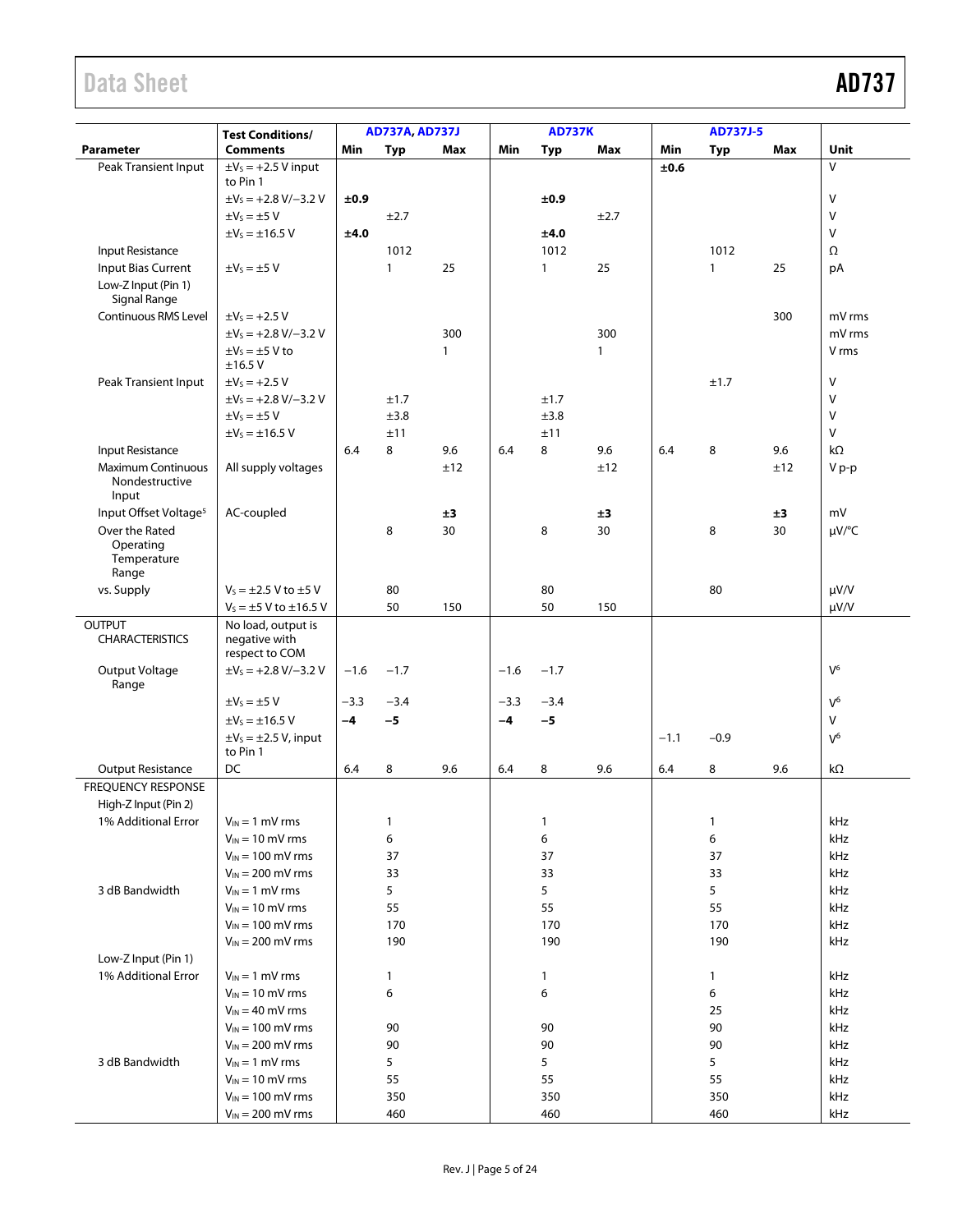<span id="page-5-0"></span>

|                                     | <b>Test Conditions/</b> |                   | <b>AD737A, AD737J</b> |       |                   | <b>AD737K</b> |       |      | <b>AD737J-5</b> |       |      |
|-------------------------------------|-------------------------|-------------------|-----------------------|-------|-------------------|---------------|-------|------|-----------------|-------|------|
| Parameter                           | <b>Comments</b>         | Min               | Typ                   | Max   | Min               | Typ           | Max   | Min  | Typ             | Max   | Unit |
| POWER-DOWN MODE                     |                         |                   |                       |       |                   |               |       |      |                 |       |      |
| Disable Voltage                     |                         |                   | 0                     |       |                   | 0             |       |      |                 |       | V    |
| Input Current,<br><b>PD</b> Enabled | $V_{PD} = V_S$          |                   | 11                    |       |                   | 11            |       |      |                 |       | μA   |
| <b>POWER SUPPLY</b>                 |                         |                   |                       |       |                   |               |       |      |                 |       |      |
| <b>Operating Voltage</b><br>Range   |                         | $+2.8/$<br>$-3.2$ | ±5                    | ±16.5 | $+2.8/$<br>$-3.2$ | ±5            | ±16.5 | ±2.5 | ±5              | ±16.5 | v    |
| Current                             | No input                |                   | 120                   | 160   |                   | 120           | 160   |      | 120             | 160   | μA   |
|                                     | Rated input             |                   | 170                   | 210   |                   | 170           | 210   |      | 170             | 210   | μA   |
|                                     | Powered down            |                   | 25                    | 40    |                   | 25            | 40    |      | 25              | 40    | μA   |

<sup>1</sup> POR is % of reading.<br><sup>2</sup> Nonlinearity is defined as the maximum deviation (in percent error) from a straight line connecting the readings at 0 V and at 200 mV rms.<br><sup>3</sup> After fourth-order error correction using the equa

<sup>3</sup> After fourth-order error correction using the equation

y = −0.31009x<sup>4</sup> − 0.21692x<sup>3</sup> − 0.06939x<sup>2</sup> + 0.99756x + 11.1 × 10<sup>−6</sup>

where y is the corrected result and x is the device output between 0.01 V and 0.3 V.<br><sup>4</sup> Crest factor error is specified as the additional error resulting from the specific crest factor, using a 200 mV rms signal as a refe V<sub>PEAK</sub>/V rms.<br><sup>5</sup> DC offset does not limit ac resolution.

6 Value is measured with respect to COM.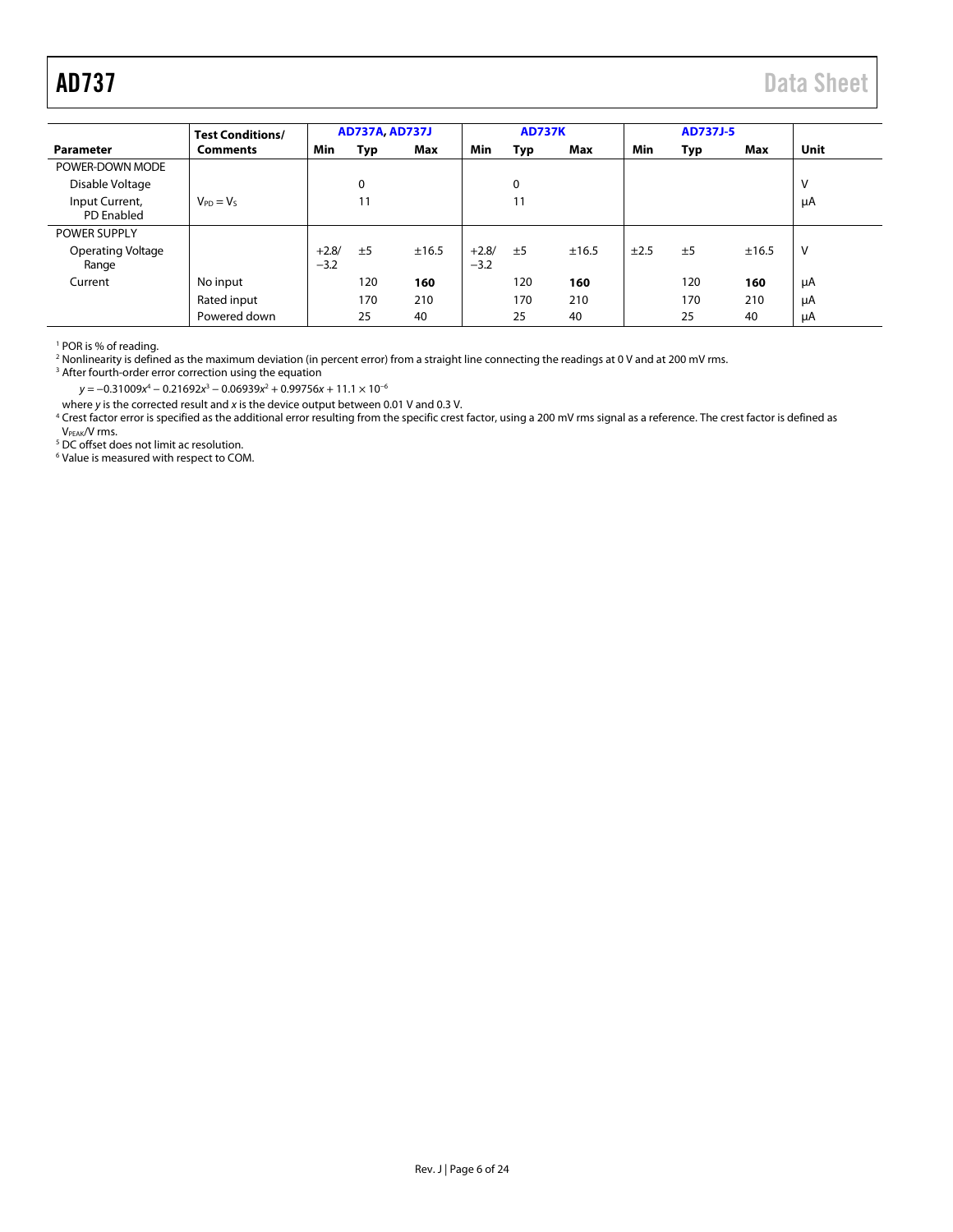# <span id="page-6-0"></span>ABSOLUTE MAXIMUM RATINGS

### **Table 2.**

| <b>Parameter</b>                     | Rating                               |  |  |
|--------------------------------------|--------------------------------------|--|--|
| Supply Voltage                       | ±16.5V                               |  |  |
| <b>Internal Power Dissipation</b>    | 200 mW                               |  |  |
| Input Voltage                        |                                      |  |  |
| Pin 1                                | ±12V                                 |  |  |
| Pin 2 to Pin 8                       | $\pm V_5$                            |  |  |
| <b>Output Short-Circuit Duration</b> | Indefinite                           |  |  |
| Differential Input Voltage           | $+V_5$ and $-V_5$                    |  |  |
| Storage Temperature Range            | $-65^{\circ}$ C to +125 $^{\circ}$ C |  |  |
| Lead Temperature, Soldering (60 sec) | $300^{\circ}$ C                      |  |  |
| <b>ESD Rating</b>                    | 500 V                                |  |  |

Stresses at or above those listed under Absolute Maximum Ratings may cause permanent damage to the product. This is a stress rating only; functional operation of the product at these or any other conditions above those indicated in the operational section of this specification is not implied. Operation beyond the maximum operating conditions for extended periods may affect product reliability.

# <span id="page-6-1"></span>**THERMAL RESISTANCE**

 $\theta_{IA}$  is specified for the worst-case conditions, that is, a device soldered in a circuit board for surface-mount packages.

## **Table 3. Thermal Resistance**

| Package Type        | $\theta_{JA}$ | Unit |
|---------------------|---------------|------|
| 8-Lead PDIP (N-8)   | 165           | °C/W |
| 8-Lead SOIC N (R-8) | 155           | °C/W |

# <span id="page-6-2"></span>**ESD CAUTION**



ESD (electrostatic discharge) sensitive device. Charged devices and circuit boards can discharge without detection. Although this product features patented or proprietary protection circuitry, damage may occur on devices subjected to high energy ESD. Therefore, proper ESD precautions should be taken to avoid performance degradation or loss of functionality.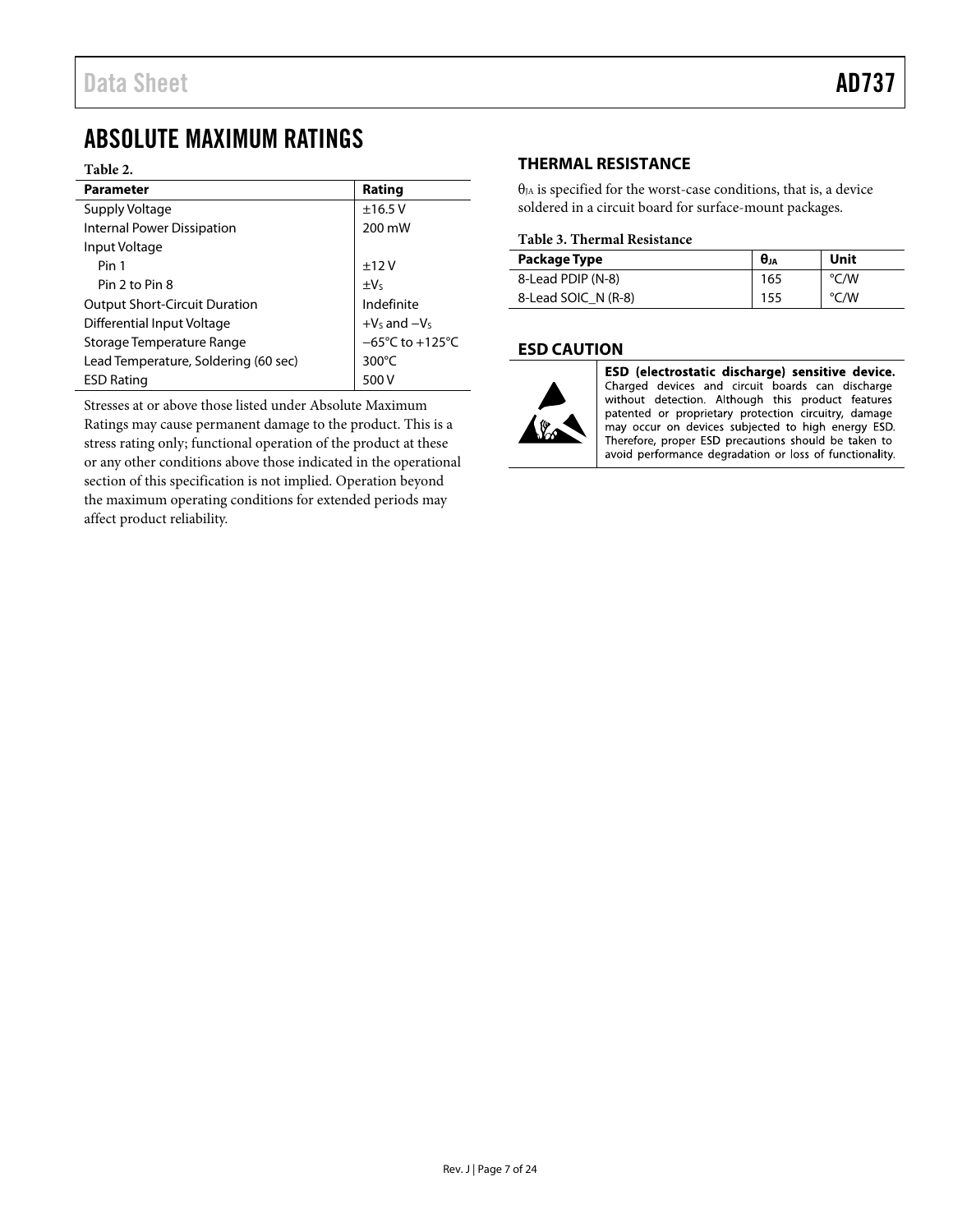# <span id="page-7-0"></span>PIN CONFIGURATIONS AND FUNCTION DESCRIPTIONS

00828-002



Figure 2. SOIC\_N Pin Configuration (R-8) Figure 3. PDIP Pin Configuration (N-8)



## **Table 4. Pin Function Descriptions**

| Pin No. | Mnemonic          | <b>Description</b>                                                                                                                                                                                           |
|---------|-------------------|--------------------------------------------------------------------------------------------------------------------------------------------------------------------------------------------------------------|
|         | C <sub>C</sub>    | Coupling Capacitor Connection for Indirect DC Coupling to Pin 2. In addition, C <sub>c</sub> is an alternative low<br>impedance input access to an $8 \text{ k}\Omega$ voltage to current (V to I) resistor. |
|         | V <sub>IN</sub>   | RMS Input to FET.                                                                                                                                                                                            |
|         | <b>POWER DOWN</b> | Disables the AD737. When Pin 3 is grounded or pulled low, the AD737 is enabled; when Pin 3 is pulled high, it<br>changes to power saving mode.                                                               |
| 4       | $-VS$             | Negative Power Supply.                                                                                                                                                                                       |
|         | CAV               | Averaging Capacitor Connection.                                                                                                                                                                              |
| 6       | OUTPUT            | DC Output (Negative Going Polarity).                                                                                                                                                                         |
|         | $+VS$             | Positive Power Supply.                                                                                                                                                                                       |
| 8       | <b>COM</b>        | Common.                                                                                                                                                                                                      |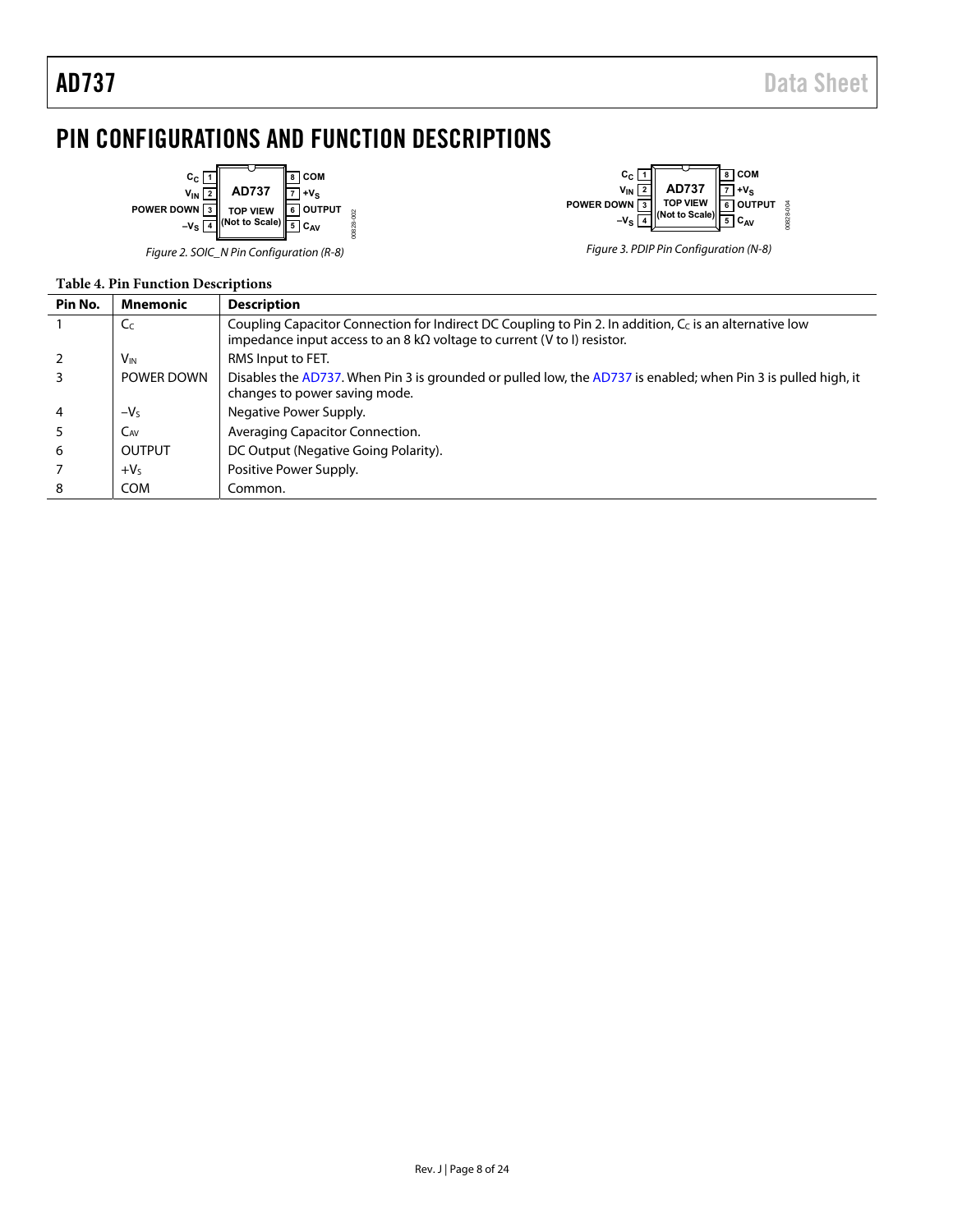# <span id="page-8-0"></span>TYPICAL PERFORMANCE CHARACTERISTICS

 $T_A = 25^{\circ}$ C,  $\pm V_s = \pm 5$  V (except [AD737J-5,](http://www.analog.com/AD737?doc=AD737.pdf) where  $\pm V_s = \pm 2.5$  V),  $C_{AV} = 33 \mu$ F,  $C_C = 10 \mu$ F, f = 1 kHz, sine wave input applied to Pin 2, unless otherwise specified.



*Figure 6. Frequency Response with ±2.5V Supplies when Driving Pin 1, Low-Z Input (DC Output Polarity is Negative Going)*



*Figure 7. Additional Error vs. Supply Voltage*



*Figure 8. Peak Input Level for 1% Saturation vs. Supply Voltage*



*Figure 9. Supply Current (Power-Down Mode) vs. Dual Supply Voltage*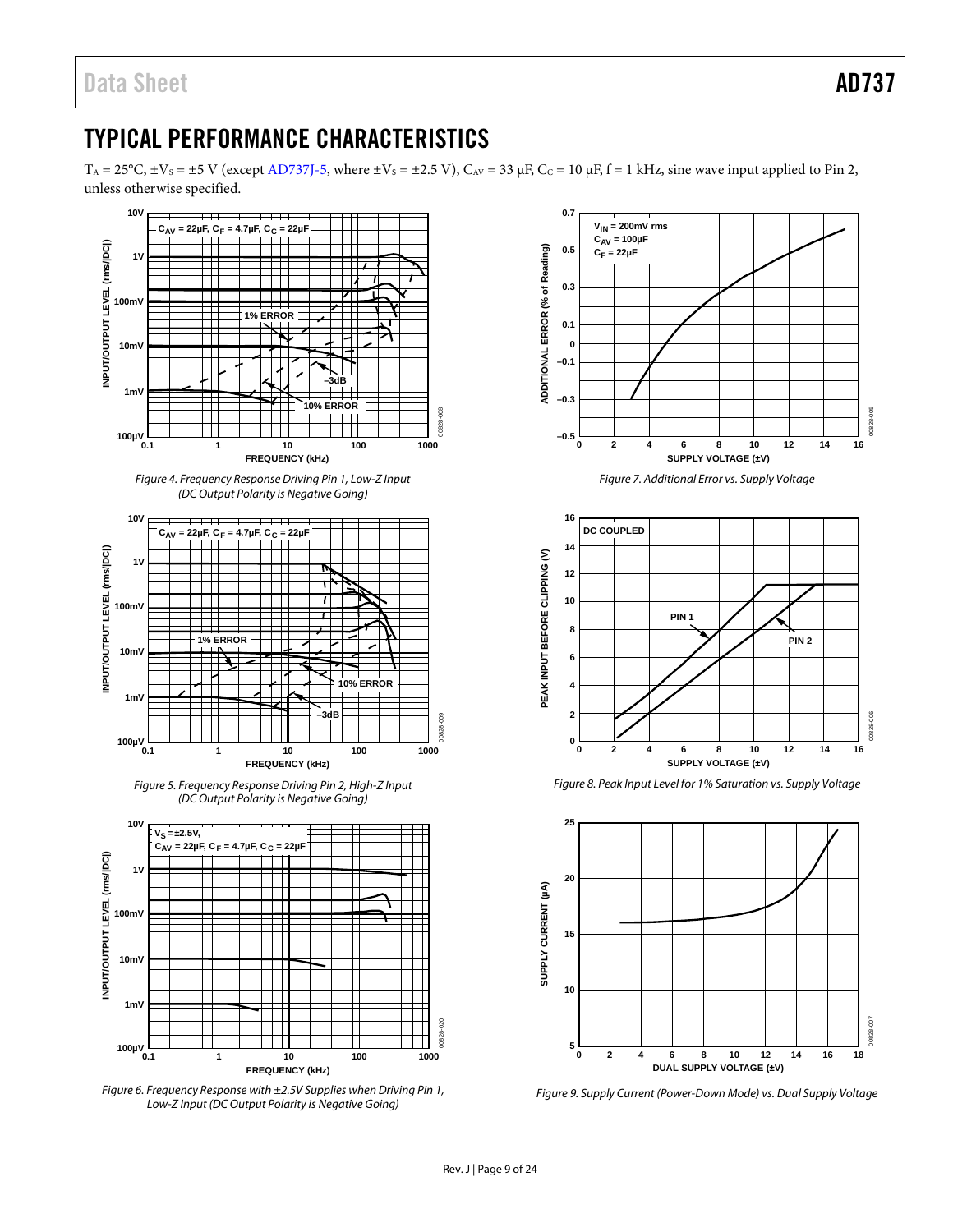

*Figure 10. Additional Error vs. Crest Factor*

<span id="page-9-0"></span>





*Figure 12. DC Supply Current vs. RMS Input Level*



*Figure 13. RMS Input Level vs. –3 dB Frequency; Negative DC Output*







*Figure 15. Value of Averaging Capacitor vs. Frequency for Specified Averaging Error*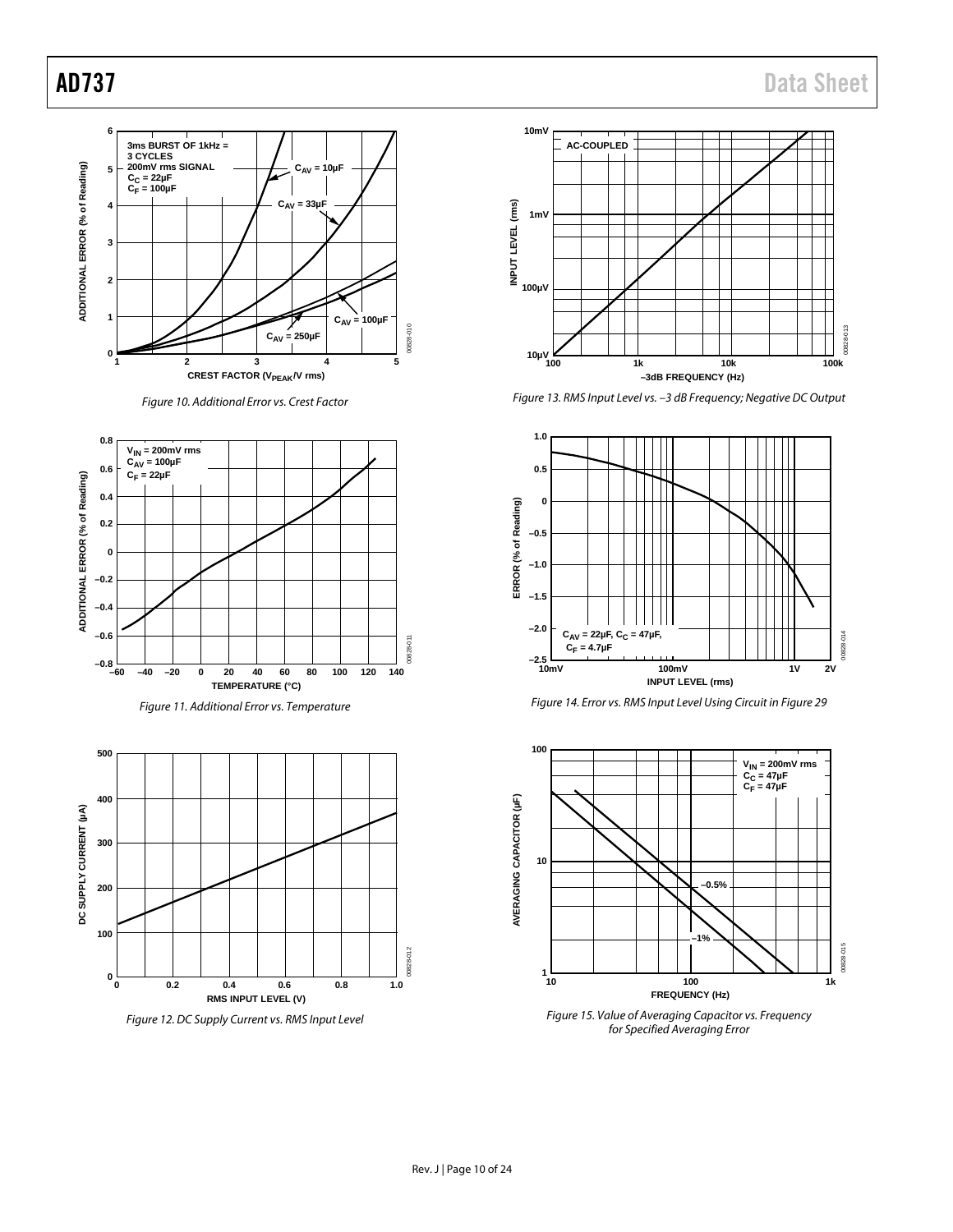# Data Sheet **AD737**



*Figure 16. RMS Input Level vs. Frequency for Specified Averaging Error*





<span id="page-10-0"></span>*Figure 18. RMS Input Level vs. Settling Time for Three Values of CAV*



*Figure 19. Input Bias Current vs. Temperature*







*Figure 21. Additional Error vs. Crest Factor for Various Values of CAV*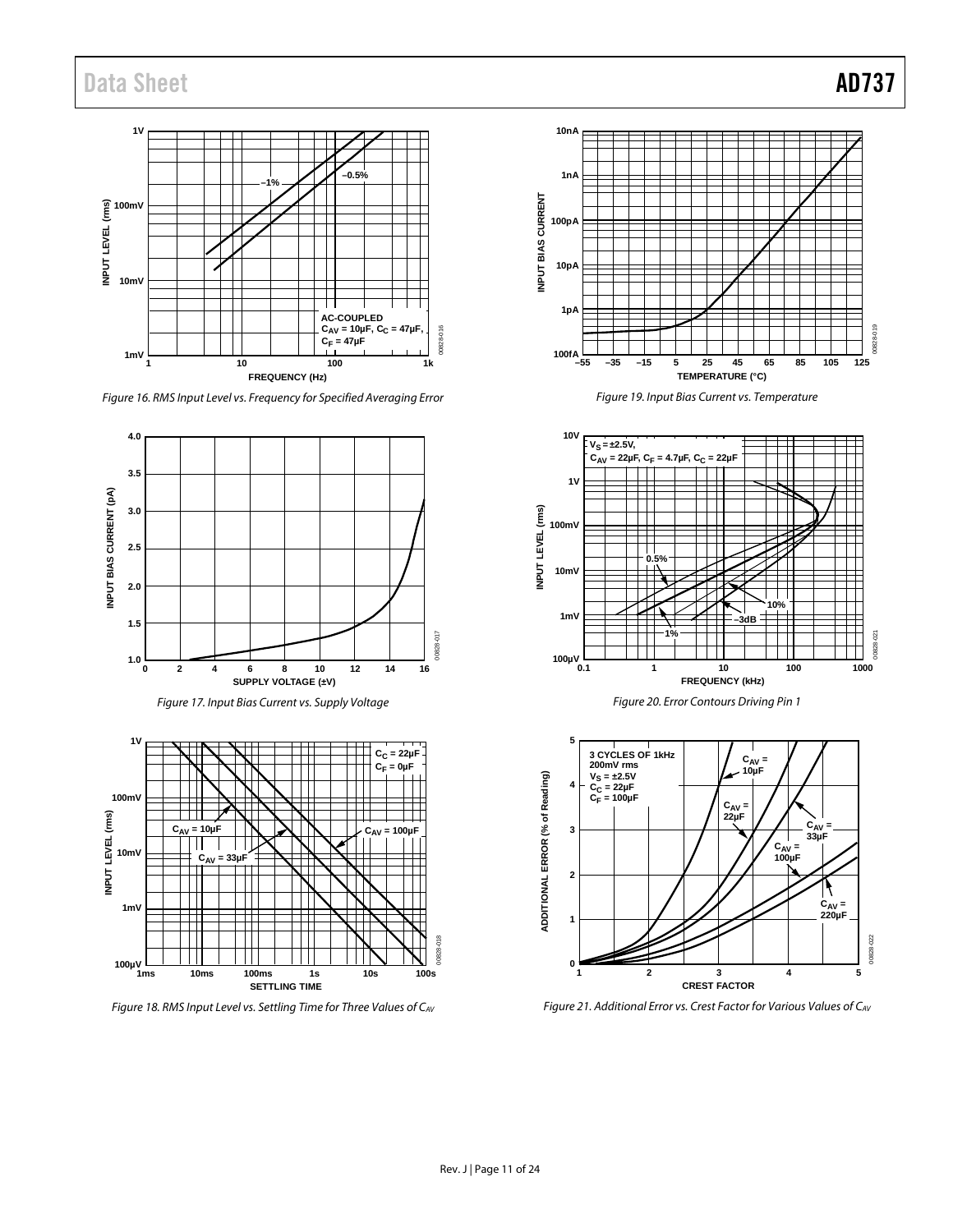AD737 Data Sheet



*Figure 22. Error vs. RMS Input Level Driving Pin 1*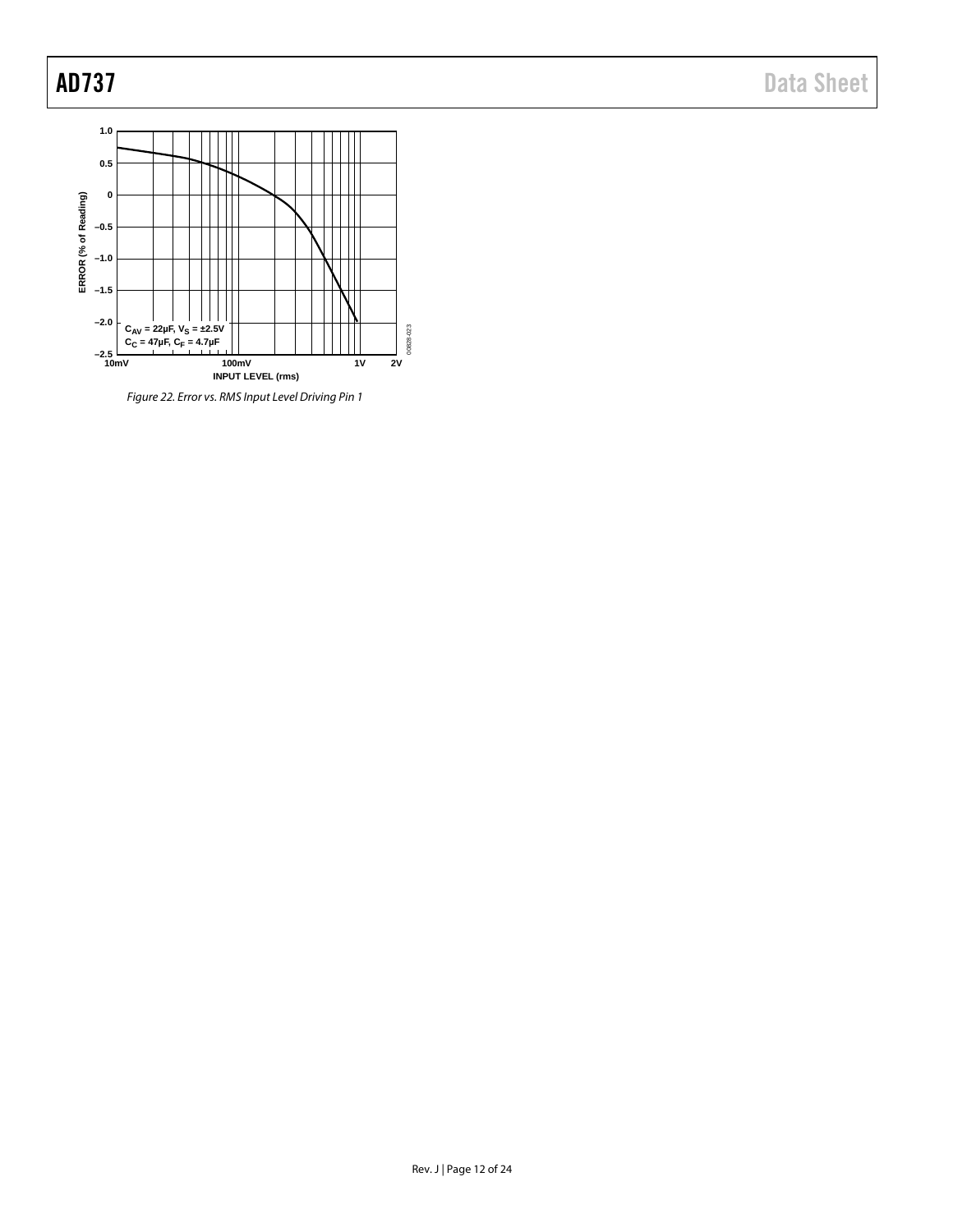# <span id="page-12-0"></span>THEORY OF OPERATION

The [AD737](http://www.analog.com/AD737?doc=AD737.pdf) has four functional subsections: an input amplifier, a full-wave rectifier, an rms core, and a bias section (se[e Figure 23\)](#page-12-2). The FET input amplifier allows a high impedance, buffered input at Pin 2 or a low impedance, wide dynamic range input at Pin 1. The high impedance input, with its low input bias current, is ideal for use with high impedance input attenuators. The input signal can be either dc-coupled or ac-coupled to the input amplifier. Unlike other rms converters, th[e AD737](http://www.analog.com/AD737?doc=AD737.pdf) permits both direct and indirect ac coupling of the inputs. AC coupling is provided by placing a series capacitor between the input signal and Pin 2 (or Pin 1) for direct coupling and between Pin 1 and ground (while driving Pin 2) for indirect coupling.



*Figure 23. [AD737](http://www.analog.com/AD737?doc=AD737.pdf) True RMS Circuit (Test Circuit)*

<span id="page-12-2"></span>The output of the input amplifier drives a full-wave precision rectifier, which, in turn, drives the rms core. It is the core that provides the essential rms operations of squaring, averaging, and square rooting, using an external averaging capacitor, CAV.

Without CAV, the rectified input signal passes through the core unprocessed, as is done with the average responding connection (see [Figure 25\)](#page-14-5). In the average responding mode, averaging is carried out by an RC post filter consisting of an  $8 \text{ k}\Omega$  internal scale factor resistor connected between Pin 6 and Pin 8 and an

external averaging capacitor, CF. In the rms circuit, this additional filtering stage reduces any output ripple that was not removed by the averaging capacitor.

Finally, the bias subsection permits a power-down function. This reduces the idle current of th[e AD737](http://www.analog.com/AD737?doc=AD737.pdf) from 160 µA to 30  $\mu$ A. This feature is selected by connecting Pin 3 to Pin 7 (+V<sub>s</sub>).

# <span id="page-12-1"></span>**TYPES OF AC MEASUREMENT**

The [AD737](http://www.analog.com/AD737?doc=AD737.pdf) measures ac signals either by operating as an average responding converter or by operating as a true rms-to-dc converter. As its name implies, an average responding converter computes the average absolute value of an ac (or ac and dc) voltage or current by full-wave rectifying and low-pass filtering the input signal; this approximates the average. The resulting output, a dc average level, is then scaled by adding (or reducing) gain; this scale factor converts the dc average reading to an rms equivalent value for the waveform being measured. For example, the average absolute value of a sine wave voltage is 0.636 times that of  $V_{\text{PEAK}}$ ; the corresponding rms value is 0.707 times  $V_{\text{PEAK}}$ . Therefore, for sine wave voltages, the required scale factor is 1.11 (0.707 divided by 0.636).

In contrast to measuring the average value, true rms measurement is a universal language among waveforms, allowing the magnitudes of all types of voltage (or current) waveforms to be compared to one another and to dc. RMS is a direct measure of the power or heating value of an ac voltage compared to that of a dc voltage; an ac signal of 1 V rms produces the same amount of heat in a resistor as a 1 V dc signal.

Mathematically, the rms value of a voltage is defined (using a simplified equation) as

$$
V\,rms = \sqrt{Avg(V^2)}
$$

This involves squaring the signal, taking the average, and then obtaining the square root. True rms converters are smart rectifiers; they provide an accurate rms reading regardless of the type of waveform being measured. However, average responding converters can exhibit very high errors when their input signals deviate from their pre-calibrated waveform; the magnitude of the error depends on the type of waveform being measured. As an example, if an average responding converter is calibrated to measure the rms value of sine wave voltages and then is used to measure either symmetrical square waves or dc voltages, the converter has a computational error 11% (of reading) higher than the true rms value (se[e Table 5\)](#page-13-3).

The transfer function for th[e AD737](http://www.analog.com/AD737?doc=AD737.pdf) is

$$
V_{OUT}=-\sqrt{Avg(V_{IN}^2)}
$$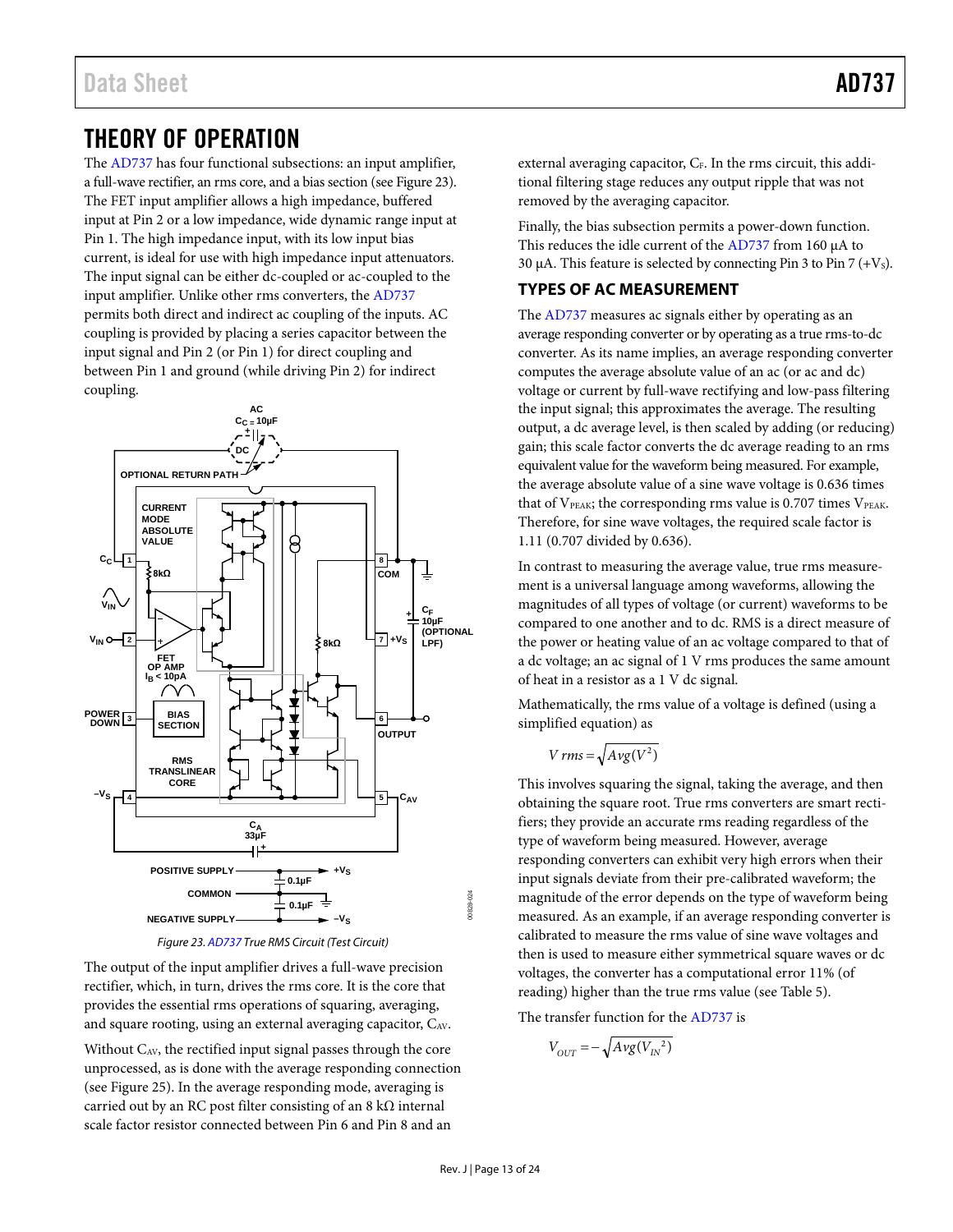# <span id="page-13-0"></span>**DC ERROR, OUTPUT RIPPLE, AND AVERAGING ERROR**

[Figure 24 s](#page-13-4)hows the typical output waveform of the [AD737](http://www.analog.com/AD737?doc=AD737.pdf) with a sine wave input voltage applied. As with all real-world devices, the ideal output of  $V_{\text{OUT}} = V_{\text{IN}}$  is never exactly achieved; instead, the output contains both a dc and an ac error component.



Figure 24. Output Waveform for Sine Wave Input Voltage

<span id="page-13-4"></span>As shown, the dc error is the difference between the average of the output signal (when all the ripple in the output has been removed by external filtering) and the ideal dc output. The dc error component is, therefore, set solely by the value of the averaging capacitor used—no amount of post filtering (using a very large postfiltering capacitor,  $C_F$ ) allows the output voltage to equal its ideal value. The ac error component, an output ripple, can be easily removed using a large enough C<sub>F</sub>.

In most cases, the combined magnitudes of the dc and ac error components must be considered when selecting appropriate values for  $C_{AV}$  and  $C_F$  capacitors. This combined error, representing the maximum uncertainty of the measurement, is termed the averaging error and is equal to the peak value of the output ripple plus the dc error. As the input frequency increases, both error components decrease rapidly. If the input frequency doubles, the dc error and ripple reduce to one-quarter and one-half of their original values, respectively, and rapidly become insignificant.

# <span id="page-13-1"></span>**AC MEASUREMENT ACCURACY AND CREST FACTOR**

The crest factor of the input waveform is often overlooked when determining the accuracy of an ac measurement. Crest factor is defined as the ratio of the peak signal amplitude to the rms amplitude (crest factor =  $V_{\text{PEAK}}/V$  rms). Many common waveforms, such as sine and triangle waves, have relatively low crest factors  $(\geq 2)$ . Other waveforms, such as low duty cycle pulse trains and SCR waveforms, have high crest factors. These types of waveforms require a long averaging time constant to average out the long time periods between pulses. [Figure 10](#page-9-0)  shows the additional error vs. the crest factor of the [AD737 f](http://www.analog.com/AD737?doc=AD737.pdf)or various values of  $C_{AV}$ .

# <span id="page-13-2"></span>**CALCULATING SETTLING TIME**

[Figure 18 c](#page-10-0)an be used to closely approximate the time required for th[e AD737 t](http://www.analog.com/AD737?doc=AD737.pdf)o settle when its input level is reduced in amplitude. The net time required for the rms converter to settle is the difference between two times extracted from the graph: the initial time minus the final settling time. As an example, consider the following conditions: a 33 μF averaging capacitor, an initial rms input level of 100 mV, and a final (reduced) input level of 1 mV. From [Figure 18,](#page-10-0) the initial settling time (where the 100 mV line intersects the 33 μF line) is approximately 80 ms. The settling time corresponding to the new or final input level of 1 mV is approximately 8 seconds. Therefore, the net time for the circuit to settle to its new value is 8 seconds minus 80 ms, which is 7.92 seconds.

Note that, because of the inherent smoothness of the decay characteristic of a capacitor/diode combination, this is the total settling time to the final value (not the settling time to 1%, 0.1%, and so on, of the final value). Also, this graph provides the worst-case settling time because th[e AD737](http://www.analog.com/AD737?doc=AD737.pdf) settles very quickly with increasing input levels.

| <b>Type of Waveform 1 V Peak Amplitude</b> | <b>Crest Factor</b><br>$(VPEAK/V$ rms) | True RMS<br>Value (V) | <b>Reading of an Average Responding Circuit</b><br>Calibrated to an RMS Sine Wave Value (V) | Error $(\% )$ |
|--------------------------------------------|----------------------------------------|-----------------------|---------------------------------------------------------------------------------------------|---------------|
| <b>Undistorted Sine Wave</b>               | 1.414                                  | 0.707                 | 0.707                                                                                       | 0             |
| Symmetrical Square Wave                    | 1.00                                   | 1.00                  | 1.11                                                                                        | 11.0          |
| Undistorted Triangle Wave                  | 1.73                                   | 0.577                 | 0.555                                                                                       | $-3.8$        |
| Gaussian Noise (98% of Peaks <1 V)         | 3                                      | 0.333                 | 0.295                                                                                       | $-11.4$       |
| Rectangular                                | 2                                      | 0.5                   | 0.278                                                                                       | $-44$         |
| Pulse Train                                | 10                                     | 0.1                   | 0.011                                                                                       | $-89$         |
| <b>SCR Waveforms</b>                       |                                        |                       |                                                                                             |               |
| 50% Duty Cycle                             | $\overline{2}$                         | 0.495                 | 0.354                                                                                       | $-28$         |
| 25% Duty Cycle                             | 4.7                                    | 0.212                 | 0.150                                                                                       | $-30$         |

<span id="page-13-3"></span>**Table 5. Error Introduced by an Average Responding Circuit When Measuring Common Waveforms**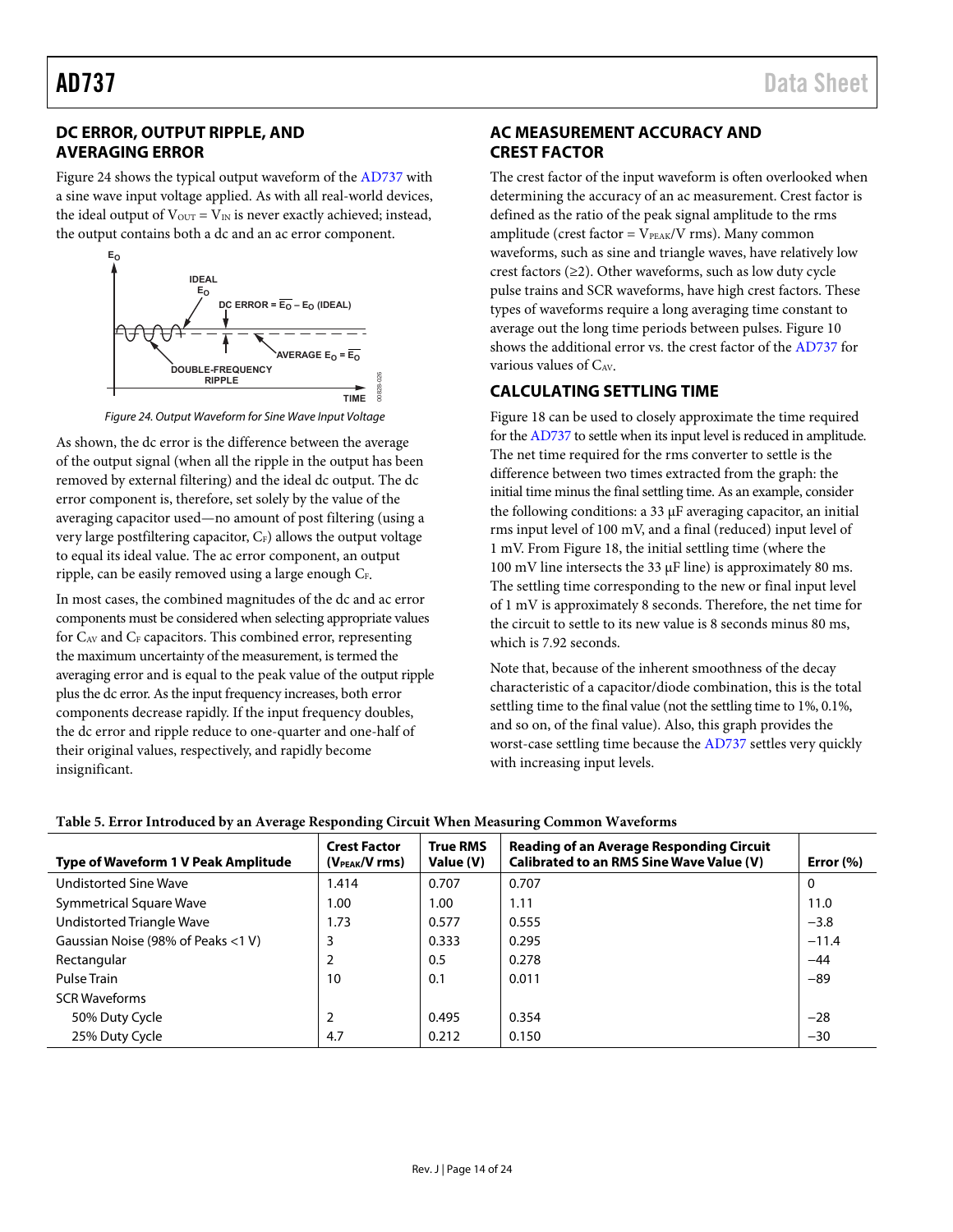# <span id="page-14-1"></span><span id="page-14-0"></span>APPLICATIONS INFORMATION **RMS MEASUREMENT—CHOOSING AN OPTIMUM VALUE FOR CAV**

Because the external averaging capacitor,  $C_{AV}$ , holds the rectified input signal during rms computation, its value directly affects the accuracy of the rms measurement, especially at low frequencies. Furthermore, because the averaging capacitor is connected across a diode in the rms core, the averaging time constant  $(\tau_{AV})$  increases exponentially as the input signal decreases. It follows that decreasing the input signal decreases errors due to nonideal averaging but increases the settling time approaching the decreased rms-computed dc value. Thus, diminishing input values allow the circuit to perform better (due to increased averaging) while increasing the waiting time between measurements. A trade-off must be made between computational accuracy and settling time when selecting CAV.

# <span id="page-14-2"></span>**RAPID SETTLING TIMES VIA THE AVERAGE RESPONDING CONNECTION**

Because the average responding connection shown i[n Figure 25](#page-14-5) does not use an averaging capacitor, its settling time does not vary with input signal level; it is determined solely by the RC time constant of  $C_F$  and the internal 8 kΩ output scaling resistor.



<span id="page-14-5"></span>*Selectable Average or RMS Conversion*

For some applications, it is desirable to be able to select between rms-value-to-dc conversion and average-value-to-dc conversion. If  $C_{AV}$  is disconnected from the root-mean core, the  $AD737$  fullwave rectifier is a highly accurate absolute value circuit. A CMOS switch whose gate is controlled by a logic level selects between average and rms values.



*Figure 26. CMOS Switch is Used to Select RMS or Average Responding Modes*

# <span id="page-14-3"></span>**SELECTING PRACTICAL VALUES FOR CAPACITORS**

[Table 6](#page-15-1) provides practical values of CAV and CF for several common applications.

The input coupling capacitor,  $C_c$ , in conjunction with the 8 k $\Omega$ internal input scaling resistor, determines the −3 dB low frequency roll-off. This frequency, FL, is equal to

$$
F_L = \frac{1}{2\pi \times 8000 \times C_C \left( in\,F\right)}
$$
\n<sup>(1)</sup>

Note that, at FL, the amplitude error is approximately −30% (−3 dB) of reading. To reduce this error to 0.5% of reading, choose a value of  $C_C$  that sets  $F_L$  at one-tenth of the lowest frequency to be measured.

In addition, if the input voltage has more than 100 mV of dc offset, the ac coupling network at Pin 2 is required in addition to Capacitor C<sub>c</sub>.

# <span id="page-14-4"></span>**SCALING INPUT AND OUTPUT VOLTAGES**

The [AD737](http://www.analog.com/AD737?doc=AD737.pdf) is an extremely flexible device. With minimal external circuitry, it can be powered with single- or dualpolarity power supplies, and input and output voltages are independently scalable to accommodate nonmatching input/output devices. This section describes a few such applications.

## *Extending or Scaling the Input Range*

For low supply voltage applications, the maximum peak voltage to the device is extended by simply applying the input voltage to Pin 1 across the internal 8 k $\Omega$  input resistor. Th[e AD737](http://www.analog.com/AD737?doc=AD737.pdf) input circuit functions quasi-differentially, with a high impedance FET input at Pin 2 (noninverting) and a low impedance input at Pin 1 (inverting, se[e Figure 25\)](#page-14-5). The internal 8 kΩ resistor behaves as a voltage-to-current converter connected to the summing node of a feedback loop around the input amplifier. Because the feedback loop acts to servo the summing node voltage to match the voltage at Pin 2, the maximum peak input voltage increases until the internal circuit runs out of headroom, approximately double for a symmetrical dual supply.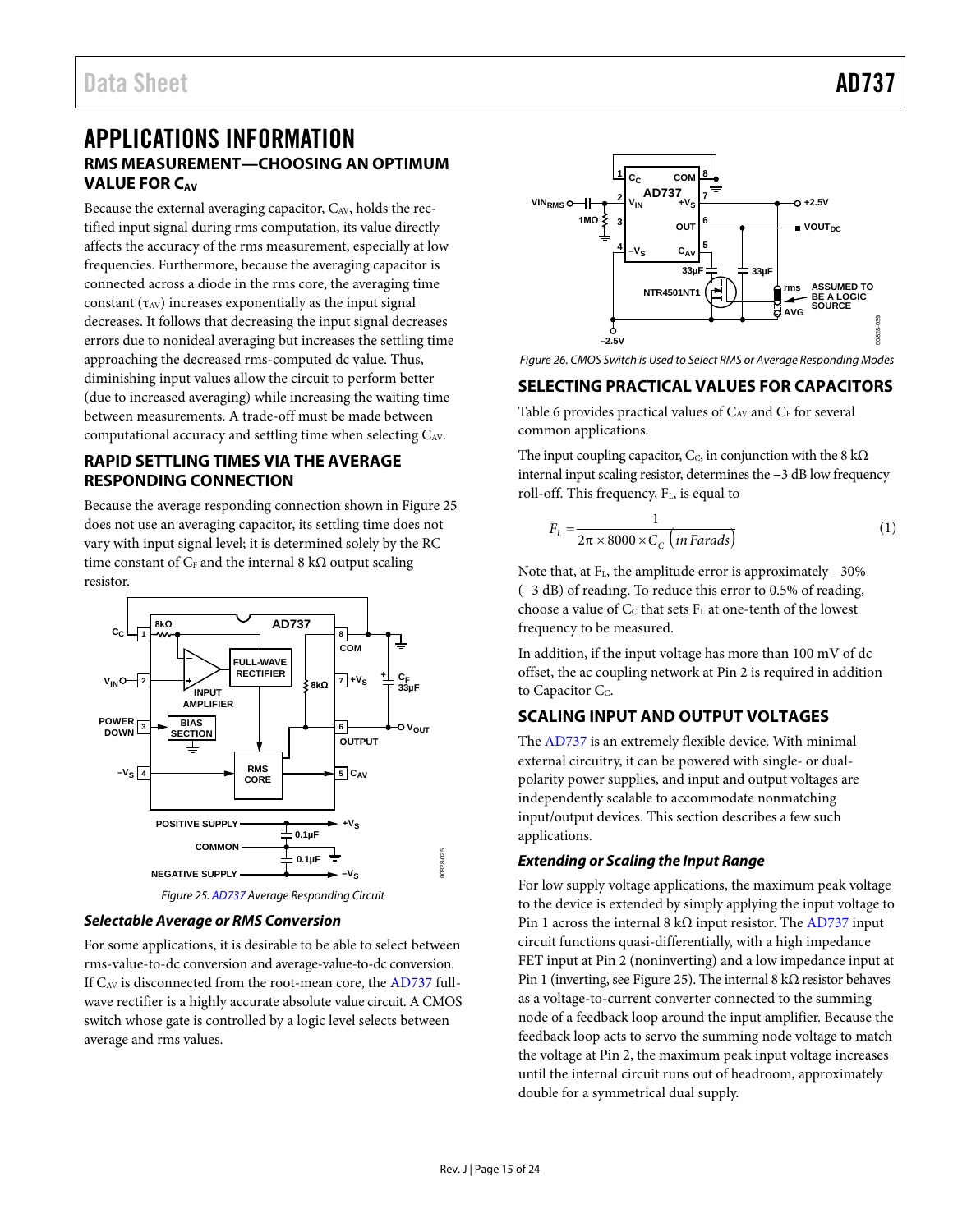## *Battery Operation*

All the level-shifting for battery operation is provided by the 3½ digit converter, shown i[n Figure 27.](#page-16-1) Alternatively, an external op amp adds flexibility by accommodating nonzero common-mode voltages and providing output scaling and offset to zero. When an external operational amplifier is used, the output polarity is positive going.

[Figure 28](#page-16-2) shows an op amp used in a single-supply application. Note that the combined input resistor value  $(R1 + R2 + 8 \text{ k}\Omega)$ matches that of the R5 feedback resistor. In this instance, the magnitudes of the output dc voltage and the rms of the ac input are equal. R3 and R4 provide current to offset the output to 0 V.

## *Scaling the Output Voltage*

The output voltage can be scaled to the input rms voltage. For example, assume that the [AD737](http://www.analog.com/AD737?doc=AD737.pdf) is retrofitted to an existing application using an averaging responding circuit (full-wave rectifier). The power supply is 12 V, the input voltage is 10 V ac, and the desired output is 6 V dc.

For convenience, use the same combined input resistance as shown in [Figure 28.](#page-16-2) Calculate the rms input current as

$$
I_{INMAG} = \frac{10 \text{ V}}{69.8 \text{ k}\Omega + 2.5 \text{ k}\Omega + 8 \text{ k}\Omega} = 125 \text{ }\mu\text{A} = I_{OUTMAG} \quad (2)
$$

Next, using the I<sub>OUTMAG</sub> value from Equation 2, calculate the new feedback resistor value (R5) required for 6 V output using

$$
R5 = \frac{6 \text{ V}}{125 \mu\text{A}} = 48.1 \text{ k}\Omega
$$
 (3)

Select the closest-value standard 1% resistor, 47.5 kΩ.

Because the supply is 12 V, the common-mode voltage at the R7/R8 divider is 6 V, and the combined resistor value  $(R3 + R4)$  is equal to the feedback resistor, or 47.5 kΩ.

R2 is used to calibrate the transfer function (gain), and R4 sets the output voltage to zero with no input voltage.

Perform calibration as follows:

- 1. With no ac input applied, adjust R4 for 0 V.
- 2. Apply a known input to the input.
- 3. Adjust the R2 trimmer until the input and output match.

The op amp selected for any single-supply application must be a rail-to-rail type, for example a[n AD8541,](http://www.analog.com/AD8541?doc=AD737.pdf) as shown i[n Figure 28.](#page-16-2) For higher voltages, a higher voltage part, such as an [OP196,](http://www.analog.com/OP196?doc=AD737.pdf) can be used. When calibrating to 0 V, the specified voltage above ground for the operational amplifier must be taken into account. Adjust R4 slightly higher as appropriate.

# <span id="page-15-0"></span>**ADDITIONAL INFORMATION**

For additional information about rms-to-dc conversions, see the [AN-268 Application Note](http://www.analog.com/AN-268?doc=ad737.pdf) or download the Analog Devices, Inc., [RMS to DC Conversion Application Guide.](http://www.analog.com/rms-to-dc-conversion?doc=ad737.pdf)

|                                    |                        | <b>Low Frequency</b> | <b>Maximum</b>      |                 |              |                                  |
|------------------------------------|------------------------|----------------------|---------------------|-----------------|--------------|----------------------------------|
| <b>Application</b>                 | <b>RMS Input Level</b> | Cutoff $(-3 dB)$     | <b>Crest Factor</b> | $C_{AV}(\mu F)$ | $C_F(\mu F)$ | Settling Time <sup>1</sup> to 1% |
| General-Purpose RMS Computation    | $0V$ to $1V$           | 20 Hz                | 5                   | 150             | 10           | 360 ms                           |
|                                    |                        | 200 Hz               | 5                   | 15              |              | 36 ms                            |
|                                    | 0 mV to 200 mV         | 20 Hz                | 5                   | 33              | 10           | 360 ms                           |
|                                    |                        | 200 Hz               | 5                   | 3.3             |              | 36 ms                            |
| General-Purpose Average Responding | $0V$ to $1V$           | 20 Hz                |                     | None            | 33           | 1.2 <sub>sec</sub>               |
|                                    |                        | 200 Hz               |                     | None            | 3.3          | 120 ms                           |
|                                    | 0 mV to 200 mV         | 20 Hz                |                     | None            | 33           | 1.2 <sub>sec</sub>               |
|                                    |                        | 200 Hz               |                     | None            | 3.3          | 120 ms                           |
| <b>SCR Waveform Measurement</b>    | 0 mV to 200 mV         | 50 Hz                | 5                   | 100             | 33           | $1.2$ sec                        |
|                                    |                        | 60 Hz                | 5                   | 82              | 27           | 1.0 <sub>sec</sub>               |
|                                    | 0 mV to 100 mV         | 50 Hz                | 5                   | 50              | 33           | 1.2 <sub>sec</sub>               |
|                                    |                        | 60 Hz                | 5                   | 47              | 27           | 1.0 <sub>sec</sub>               |
| <b>Audio Applications</b>          |                        |                      |                     |                 |              |                                  |
| Speech                             | 0 mV to 200 mV         | 300 Hz               | 3                   | 1.5             | 0.5          | 18 <sub>ms</sub>                 |
| Music                              | 0 mV to 100 mV         | 20 Hz                | 10                  | 100             | 68           | $2.4$ sec                        |

<span id="page-15-1"></span>**Table 6. [AD737](http://www.analog.com/AD737?doc=AD737.pdf) Capacitor Selection**

<sup>1</sup> Settling time is specified over the stated rms input level with the input signal increasing from zero. Settling times are greater for decreasing amplitude input signals.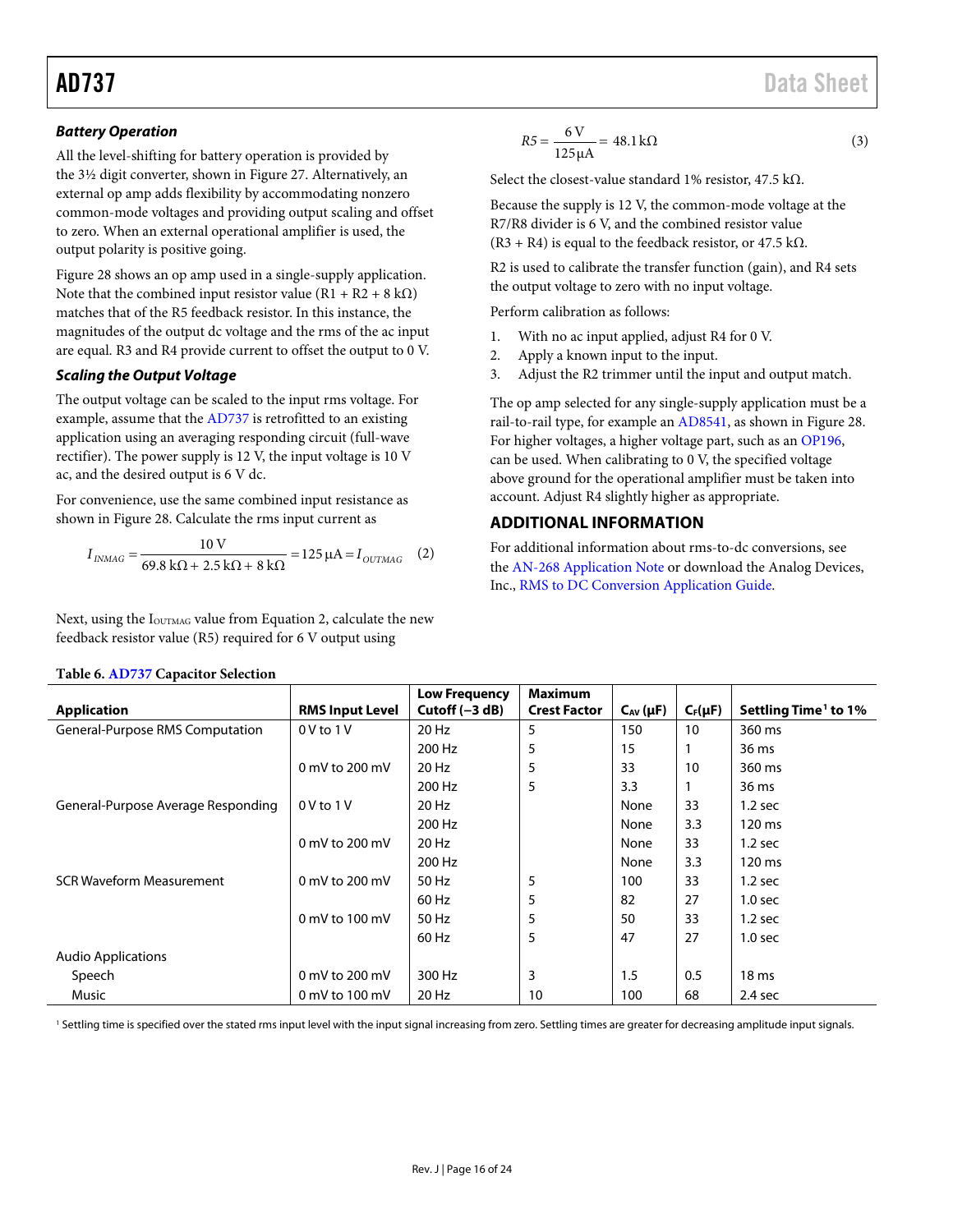Data Sheet **AD737** 

<span id="page-16-1"></span>

<span id="page-16-2"></span>*Figure 28. Battery-Powered Operation for 200 mV Maximum RMS Full-Scale Input*



<span id="page-16-0"></span>*Figure 29. External Scale Factor Trim*

Rev. J | Page 17 of 24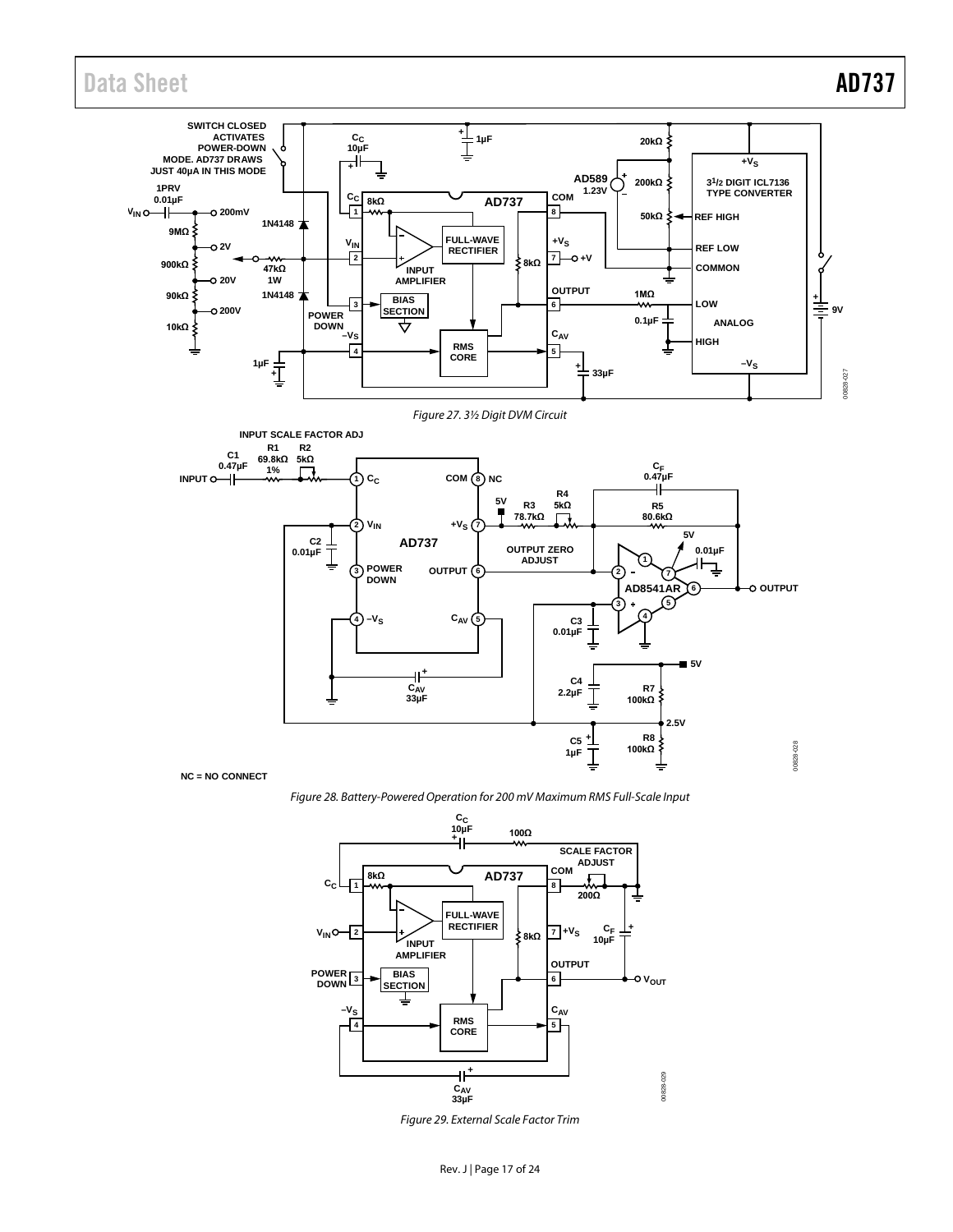00828-030

00828-030



**NC = NO CONNECT \*Q1, Q2 PART OF RCA CA3046 OR SIMILAR NPN TRANSISTOR ARRAY.**

**\*\*R1 + RCAL IN <sup>Ω</sup> = 10,000 × 4.3V 0dB INPUT LEVEL IN V**

*Figure 30. dB Output Connection*



*Figure 31. DC-Coupled Offset Voltage and Scale Factor Trims*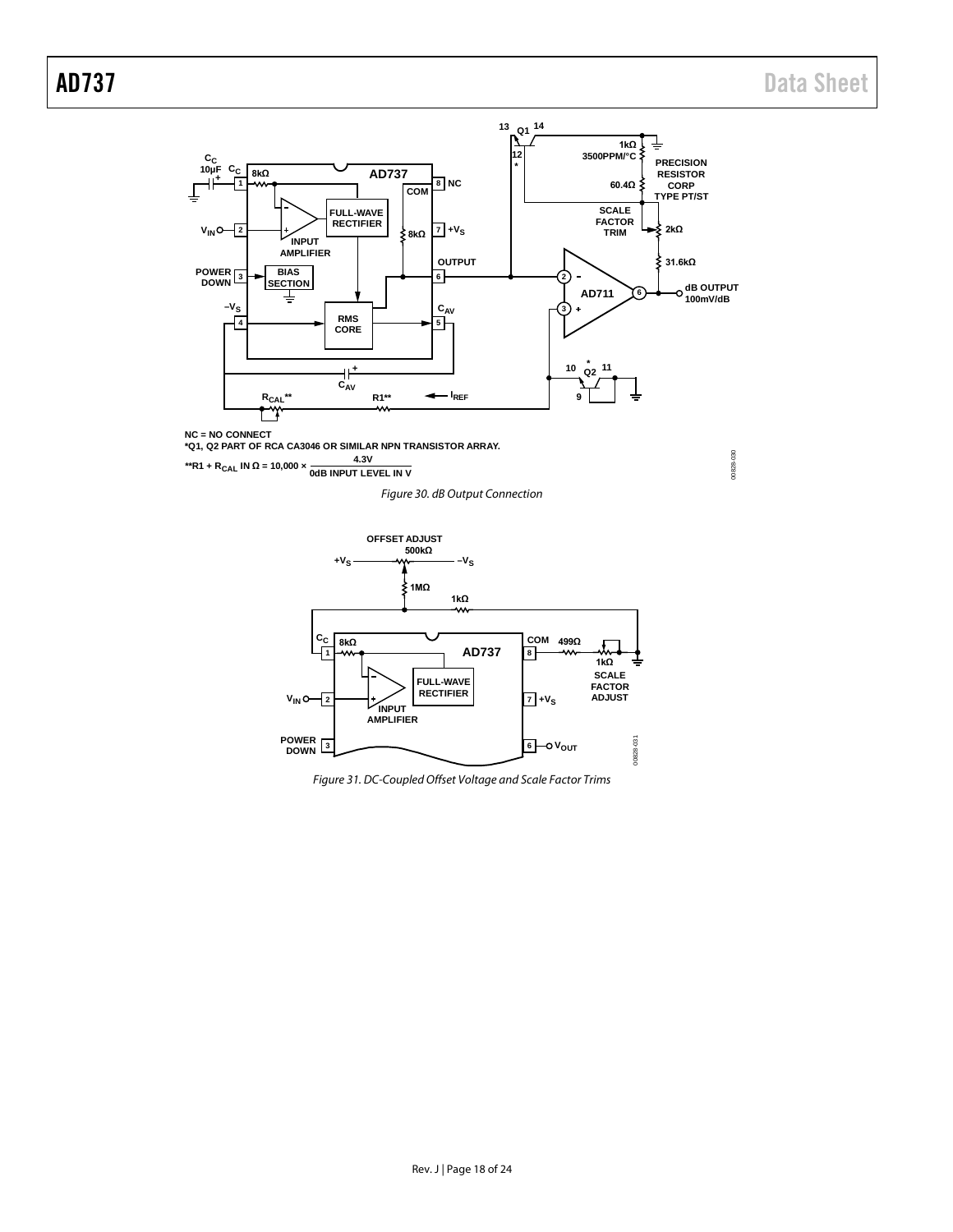# <span id="page-18-0"></span>[AD737](http://www.analog.com/AD737?doc=AD737.pdf) EVALUATION BOARD

An evaluation board, th[e AD737-EVALZ,](http://www.analog.com/AD737) is available for experiments or for becoming familiar with rms-to-dc converters. [Figure 32](#page-18-1) is a photograph of the board; [Figure 34](#page-18-2) to [Figure 37](#page-18-3) show the signal and power plane copper patterns. The board is designed for multipurpose applications and can be used for the [AD736](http://www.analog.com/ad736?doc=ad737.pdf) as well. Although not shipped with the board, an optional socket that accepts the 8-lead surface-mount package is available from Enplas Corp.

<span id="page-18-1"></span>

*Figure 33. [AD737](http://www.analog.com/AD737?doc=AD737.pdf) Evaluation Board—Component-Side Silkscreen*

As described in th[e Applications Information](#page-14-0) section, th[e AD737](http://www.analog.com/AD737?doc=AD737.pdf) can be connected in a variety of ways. As shipped, the board is configured for dual supplies with the high impedance input connected and the power-down feature disabled. Jumpers are provided for connecting the input to the low impedance input (Pin 1) and for dc connections to either input. The schematic with movable jumpers is shown in [Figure 38.](#page-19-0) The jumper positions in black are default connections; the dotted-outline jumpers are optional connections. The board is tested prior to shipment and requires only a power supply connection and a precision meter to perform measurements.



*Figure 34. [AD737](http://www.analog.com/AD737?doc=AD737.pdf) Evaluation Board—Component-Side Copper*

<span id="page-18-2"></span>

*Figure 35. [AD737](http://www.analog.com/AD737?doc=AD737.pdf) Evaluation Board—Secondary-Side Copper*



*Figure 36. [AD737](http://www.analog.com/AD737?doc=AD737.pdf) Evaluation Board—Internal Power Plane*



<span id="page-18-3"></span>*Figure 37. [AD737](http://www.analog.com/AD737?doc=AD737.pdf) Evaluation Board—Internal Ground Plane*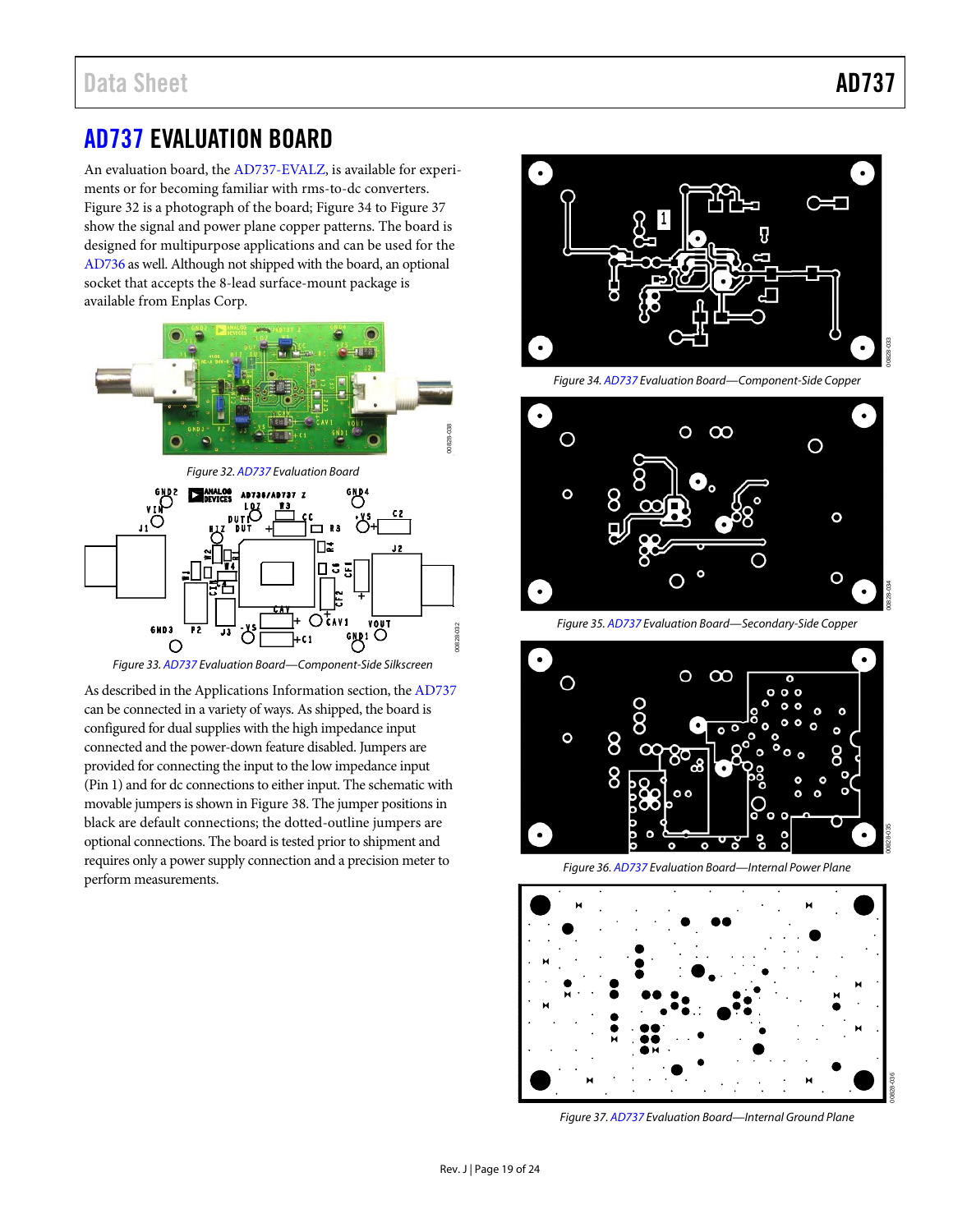

<span id="page-19-0"></span>*Figure 38. [AD737](http://www.analog.com/AD737?doc=AD737.pdf) Evaluation Board Schematic*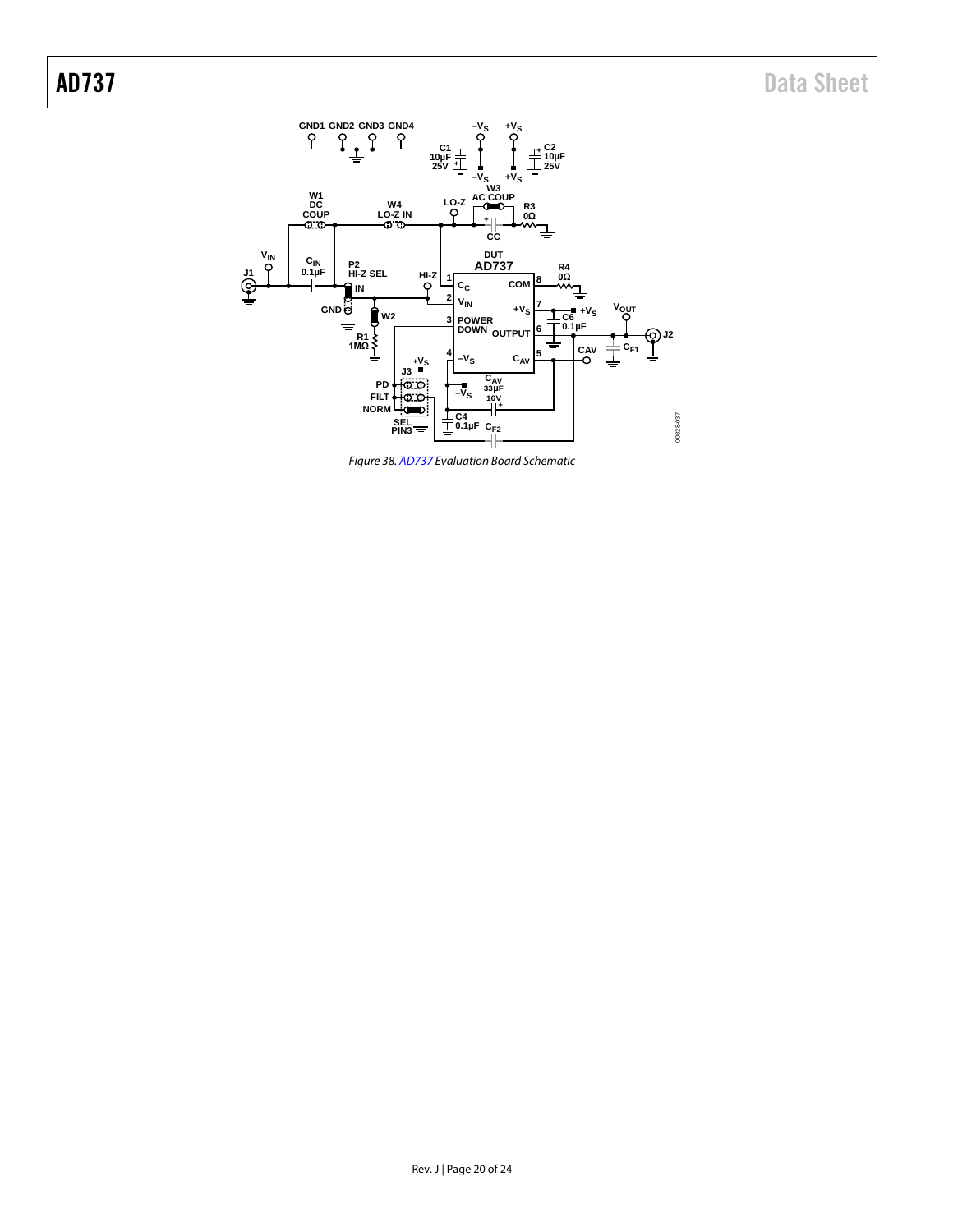# <span id="page-20-0"></span>OUTLINE DIMENSIONS



*Figure 40. 8-Lead Plastic Dual-In-Line Package [PDIP] (N-8) Dimensions shown in inches and (millimeters)*

**070606-A**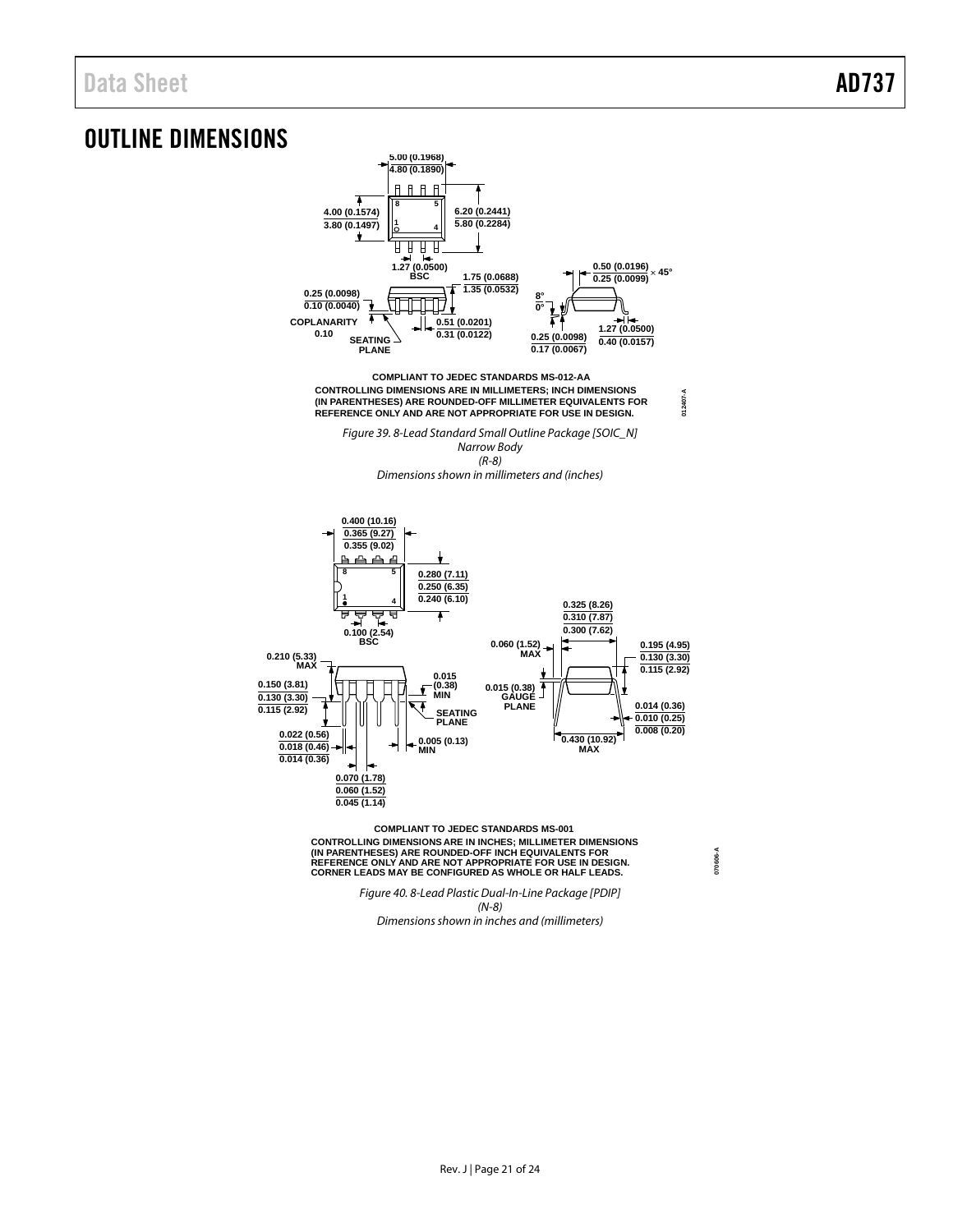# <span id="page-21-0"></span>**ORDERING GUIDE**

| ondening goide     |                                    |                                                |                       |  |  |  |  |
|--------------------|------------------------------------|------------------------------------------------|-----------------------|--|--|--|--|
| Model <sup>1</sup> | <b>Temperature Range</b>           | <b>Package Description</b>                     | <b>Package Option</b> |  |  |  |  |
| AD737ANZ           | $-40^{\circ}$ C to $+85^{\circ}$ C | 8-Lead Plastic Dual In-Line Package [PDIP]     | $N-8$                 |  |  |  |  |
| AD737ARZ           | $-40^{\circ}$ C to $+85^{\circ}$ C | 8-Lead Standard Small Outline Package [SOIC N] | $R-8$                 |  |  |  |  |
| AD737JNZ           | $0^{\circ}$ C to 70 $^{\circ}$ C   | 8-Lead Plastic Dual In-Line Package [PDIP]     | $N-8$                 |  |  |  |  |
| AD737JRZ           | $0^{\circ}$ C to 70 $^{\circ}$ C   | 8-Lead Standard Small Outline Package [SOIC N] | $R-8$                 |  |  |  |  |
| AD737JRZ-R7        | $0^{\circ}$ C to 70 $^{\circ}$ C   | 8-Lead Standard Small Outline Package [SOIC N] | $R-8$                 |  |  |  |  |
| AD737JRZ-RL        | $0^{\circ}$ C to 70 $^{\circ}$ C   | 8-Lead Standard Small Outline Package [SOIC N] | $R-8$                 |  |  |  |  |
| AD737JRZ-5         | $0^{\circ}$ C to 70 $^{\circ}$ C   | 8-Lead Standard Small Outline Package [SOIC_N] | $R-8$                 |  |  |  |  |
| AD737JRZ-5-R7      | $0^{\circ}$ C to 70 $^{\circ}$ C   | 8-Lead Standard Small Outline Package [SOIC N] | $R-8$                 |  |  |  |  |
| AD737JRZ-5-RL      | $0^{\circ}$ C to 70 $^{\circ}$ C   | 8-Lead Standard Small Outline Package [SOIC_N] | $R-8$                 |  |  |  |  |
| AD737KR-REEL       | $0^{\circ}$ C to 70 $^{\circ}$ C   | 8-Lead Standard Small Outline Package [SOIC N] | $R-8$                 |  |  |  |  |
| AD737KR-REEL7      | $0^{\circ}$ C to 70 $^{\circ}$ C   | 8-Lead Standard Small Outline Package [SOIC N] | $R-8$                 |  |  |  |  |
| AD737KRZ-RL        | $0^{\circ}$ C to 70 $^{\circ}$ C   | 8-Lead Standard Small Outline Package [SOIC_N] | $R-8$                 |  |  |  |  |
| AD737KRZ-R7        | $0^{\circ}$ C to 70 $^{\circ}$ C   | 8-Lead Standard Small Outline Package [SOIC N] | $R-8$                 |  |  |  |  |
| AD737-EVALZ        |                                    | <b>Evaluation Board</b>                        |                       |  |  |  |  |

 $1 Z =$  RoHS Compliant Part.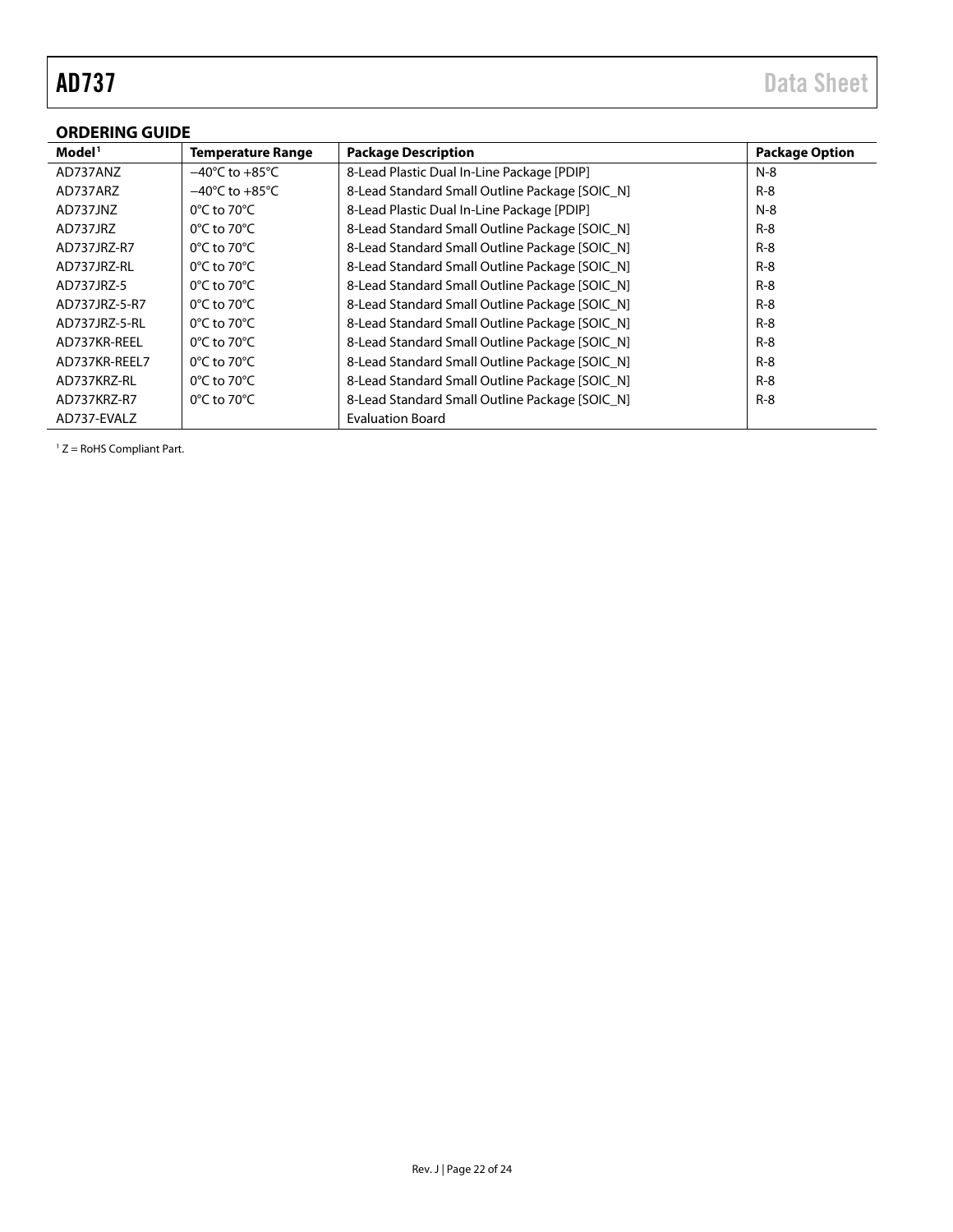# **NOTES**